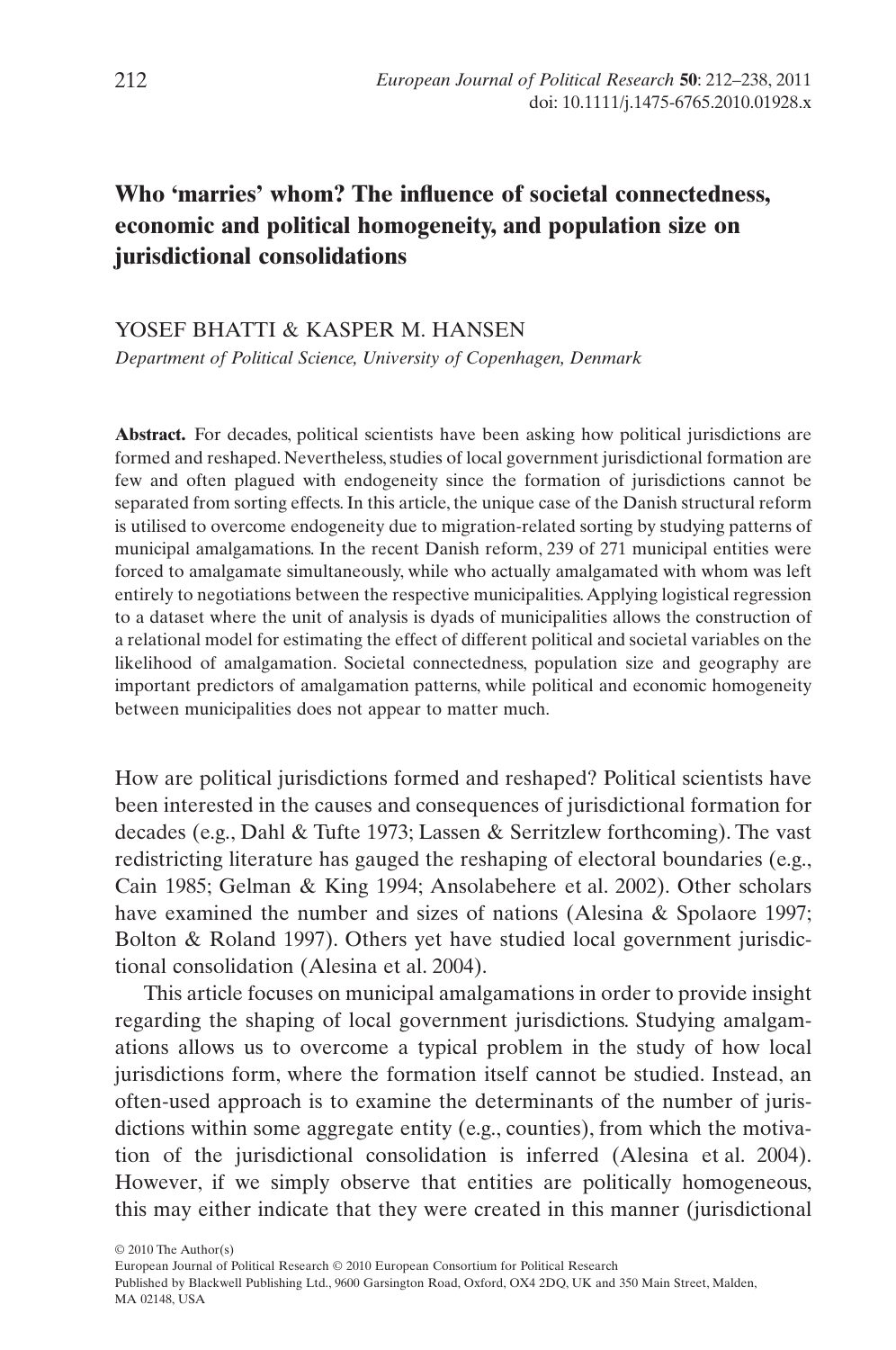formation) or that they became homogeneous due to migration/sorting or other adjustments between their creation and the point of observation (e.g., Tiebout 1956; Banzhaf & Walsh 2008). By studying municipal amalgamations directly, we entirely avoid the *ex post* sorting effects. This allows us to estimate a model in which all of the covariates are exogenously determined and only the formation patterns respond endogenously (Alesina et al. 2004).

Though the history of municipalities in many established democracies is one of amalgamation (e.g., Vojnovic 2000; Mabuchi 2001; Dollery et al. 2007), the actual patterns of municipal mergers have not been studied extensively. Numerous studies have investigated the consequences of local government amalgamations (Desrochers 1965; Derksen 1988; Kushner & Siegel 2003, 2005a, 2005b; Dollery et al. 2007; Lassen & Serritzlew forthcoming), but to the authors' knowledge no studies have thus far quantitatively examined which municipalities amalgamate with which.

A major municipal reform was undertaken in Denmark in 2007, reducing the number of municipalities from 271 to 98. The article sets out to explain the eventual amalgamation patterns. Why did the municipalities choose their respective 'partner municipalities' instead of other potential candidates? In other words, what were the motivations behind the patterns of jurisdictional formation?

The Danish case is particularly interesting to study since the municipalities were under coercive pressure from the government to amalgamate. The eventual amalgamations were enacted in a single item of legislature at the national level at *one* point in time (Ministry of the Interior and Health 2004a). Hence, the Danish case presents a situation in which all of the municipalities considered changing their physical boundaries simultaneously. From a substantive point of view, this means that almost everything was up for grabs.Almost all of the municipalities were seeking potential partner municipalities, making the number of potential partners very large.At the same time, it was left to the municipal councils to decide whom they would amalgamate with, as long as the resulting entity satisfied the population size requirement of 20,000 and given the natural geographic constraints (to which we will return later). From a technical point of view, the large number of simultaneous amalgamations provides a sufficient number of 'successes' (amalgamations) on the dependent variable for a statistical analysis of a simple cross-section, as opposed to a situation in which amalgamations would occur more gradually (in which case, sorting [e.g., migration] effects would muddy the picture).

In the next section, the context for, and the process involved, in the Danish municipal reform are presented. We then consider the overall research design, develop the hypotheses and measures, and discuss the dyadic patterns of amalgamation. The ambition is to uncover *with whom* a municipality chooses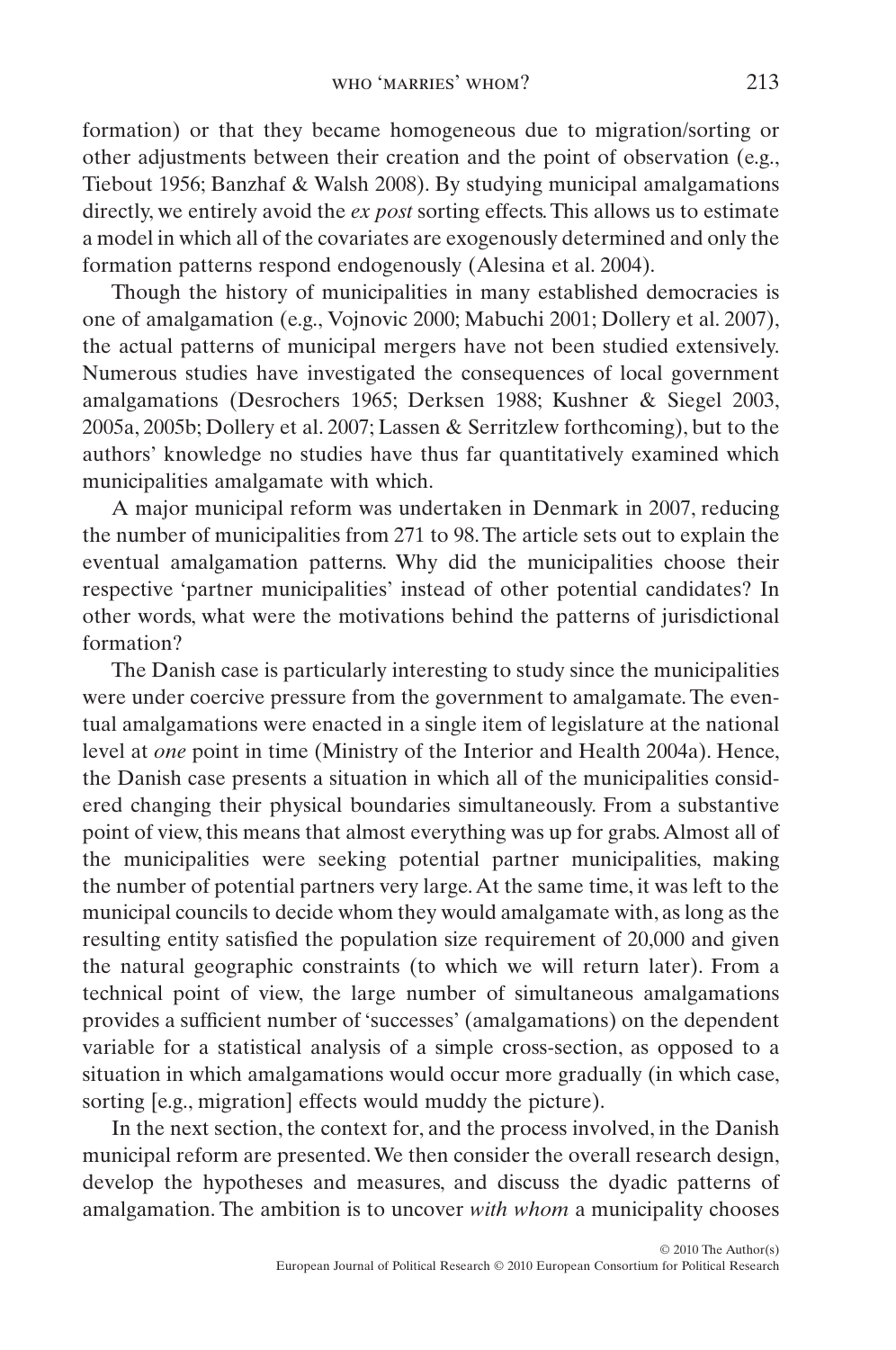to amalgamate, not *if* the municipality chooses to amalgamate – that is, the focus is not when jurisdictions re-form, but the patterns in which they do so. This allows us to shed light on the motivations behind the jurisdictional formations. Next, the estimation method for the multivariate analysis is discussed before the analysis is carried out. The results indicate that societal connectedness and municipal population size mattered for the amalgamation pattern, while political and economic homogeneity did not seem to influence how the municipalities chose their partners. Finally, the findings are discussed.

### **The Danish municipal reform**

The pre-reform Danish government system (2006) consisted of three elected layers: the state, 13 counties and 271 municipalities. Most welfare services (child care, elementary schools, care for seniors, libraries, etc.) were provided or administered at the municipal level. A total of 27 per cent of the total GDP – or roughly half of all public spending – was administered in the municipalities prior to the reform, as compared to 7 per cent in Germany or 11 per cent in the United Kingdom (Mouritzen 2003). The counties were responsible for the hospitals, a range of special institutions, secondary education programmes and environmental planning. Finally, the central government took care of a range of state-level services, including foreign aid, the military, courts, police and higher education.

The main part of the process defining the new municipal borders unfolded over the years 2002–2005. The debate over a municipal reform started in the Danish media in the summer of 2002. Shortly thereafter, the Prime Minister formed a so-called 'Structural Commission'. Negotiations between the government and its coalition partners over the Commission's recommendations took place in the spring and summer of 2004. The resulting laws were passed in the spring of 2005, and the reform ultimately came into effect in January 2007 (Blom-Hansen et al. 2006b: 13; Christiansen & Klitgaard 2008).

One of the main foci in the Structural Commission's report and the subsequent political debate was the size of the pre-reform municipal entities (Ministry of the Interior and Health 2004b). The main argument was that amalgamations should be carried out in order to achieve a sufficient level of professionalism and economies of scale in the municipalities. It was *de facto* left entirely up to the municipalities to find their new partners, as long as the resulting entities had roughly 30,000 inhabitants and an absolute minimum of 20,000 (Ministry of the Interior and Health 2004a; Blom-Hansen et al. 2006b). There was no formal ceiling on municipal size, although among the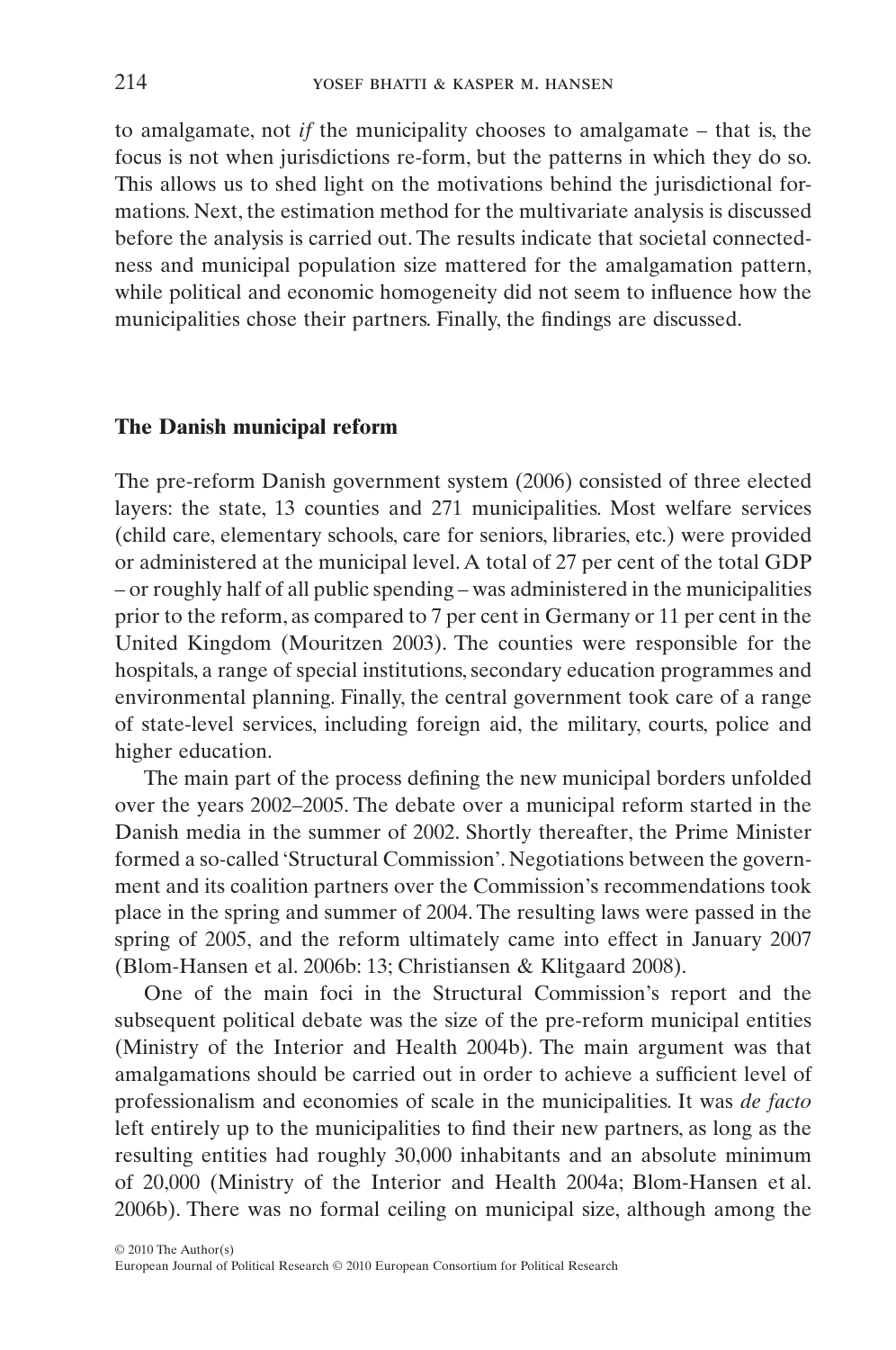municipalities themselves there was awareness that excessively large municipalities could create diseconomies of scale.

The amalgamations were negotiated in 2004 under the coercive pressure of the government's preferred municipal size. The negotiations were exclusively among the municipalities.The Minister of the Interior formally had to approve the amalgamations, but it was clear from the outset that he would only exercise his formal veto power if the new entities failed to meet the 20,000 inhabitant requirement (or in the case of gridlocks in the inter-municipal negotiations, in which a government appointed conciliator played a facilitating role). Geography imposed a natural constraint, since it would be highly problematic to organise services in an entity that was geographically separated by other municipalities.

The reform resulted in the transfer of competencies (e.g., environmental monitoring) from the counties to the municipalities and the state. Even more importantly for our purposes, 239 of the 271 municipalities merged to form 66 municipalities, reducing the total number of political-administrative entities to 98. The average number of inhabitants increased from roughly 20,000 to 56,000, and the mean municipal size expanded from 159 square kilometres to 440 square kilometres. The few municipalities that did not amalgamate were mainly large, urban entities (for a short analysis of the amalgamate-or-not question, refer to Table A1 of the Appendix). Figure 1 shows before-and-after maps of the Danish municipalities.



*Figure 1.* Visualisation of the Danish municipal amalgamations.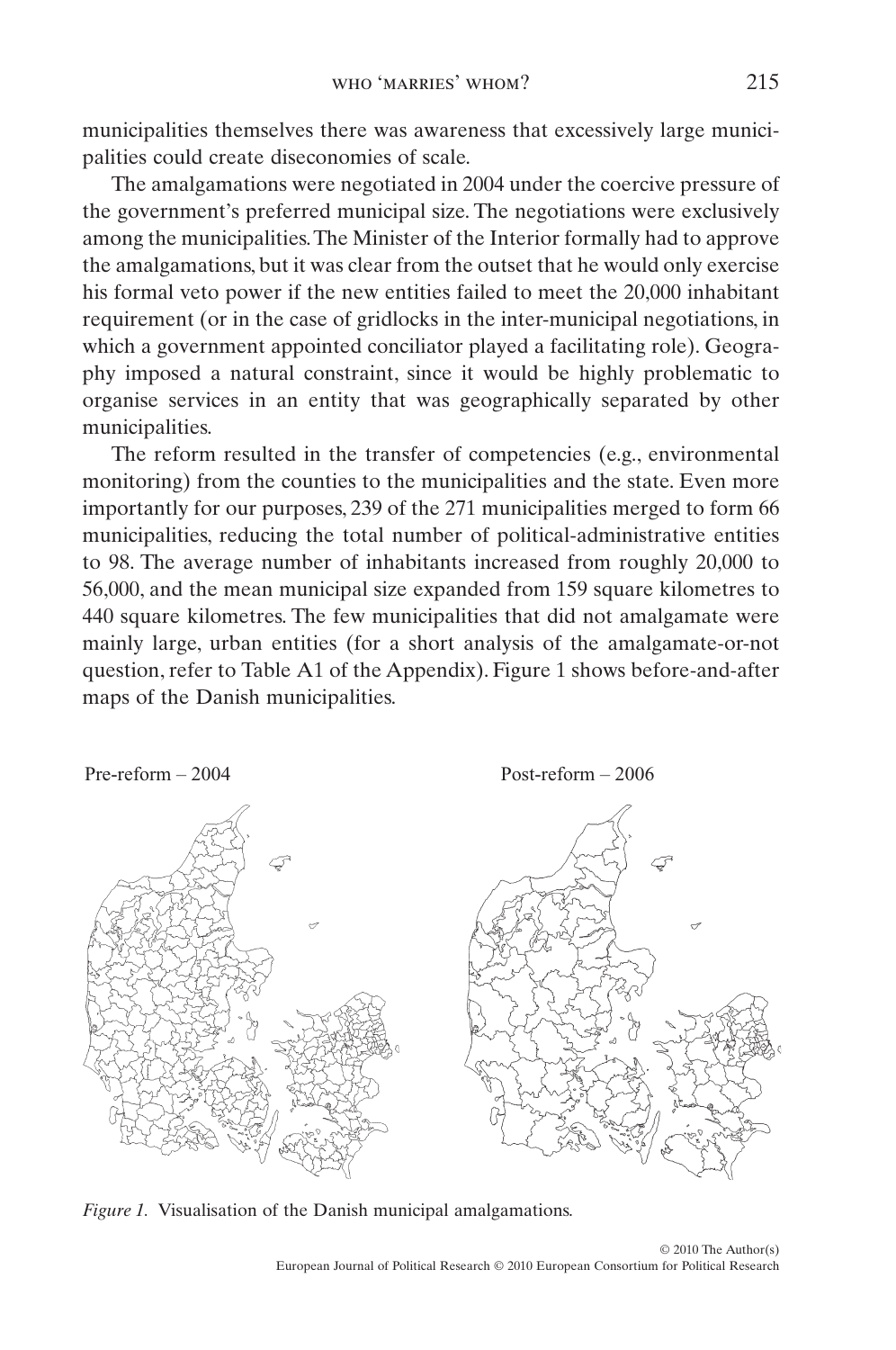### **Research design**

The basic setup is to examine which municipalities amalgamated with which during the reform. This allows us to provide insights into jurisdictional formation without being plagued by endogeneity.Analytically, the question concerns whether an event (amalgamation) occurs within a pair of political entities. This means that the data structure is dyadic – that is, the unit of analysis is pairs of municipalities. Such a data structure is well known in the social science literature – for instance, in the study of international conflicts (e.g., King & Zeng 2001: 706–708). One advantage of a dyadic design is that it allows for modelling mutual selection. No municipality can simply pick the partner it wants; an amalgamation is dependent on the consent of both partners who are simultaneously comparing their potential partners. In the (non-directed) dyadic approach, one can simultaneously model the choices of each of the units (municipalities) and their potential partners (as is commonly done in the quantitative literature on interpersonal relationships – e.g., Fisman et al. 2006; Marmaros & Sacerdote 2006).

Since there are  $268$  municipalities in the analysis,<sup>1</sup> each entity will appear in 267 (non-directed) dyads, for a total of  $(268*267)/2 = 35,778$  cases. If municipality  $X_1$  merges with municipality  $X_2$  and  $X_3$  to form a new municipality  $(X_1, X_2, X_3)$ ,  $X_1$  will appear in two 'successful'  $(X_1 + X_2 \text{ and } X_1 + X_3)$  and 265 'failing' dyads.

An often-discussed problem is whether to include *all* possible dyads or only the politically relevant ones (King & Zeng 2001: 706–708). In the present case, it is highly improbable that municipalities situated far from each other would amalgamate; it is simply not practical for municipalities to amalgamate if they are not bound together geographically. At first glance, it might therefore seem tempting to limit the study to neighbouring dyads. However, applying the neighbouring-dyads-only strategy would limit the generality of the estimates. It is indeed possible to amalgamate with a non-neighbouring municipality, as more than two entities can easily constitute a geographically connected area. In fact, 117 of the total 370 dyadic amalgamations occurred among non-neighbours. Including all cases (dyads) and controlling all geographic variation (e.g., whether or not the municipalities are neighbours) in order to avoid omitted variable bias (i.e., not including the relevant geographic variables and thus having an underspecified model) therefore seems to offer a better solution than restricting the sample and running the risk of losing generality – that is, not being able to generalise to the amalgamations of non-neighbouring municipalities (King et al. 1994).<sup>2</sup> We will elaborate on exactly how these important geographic controls are constructed in the discussion of measures.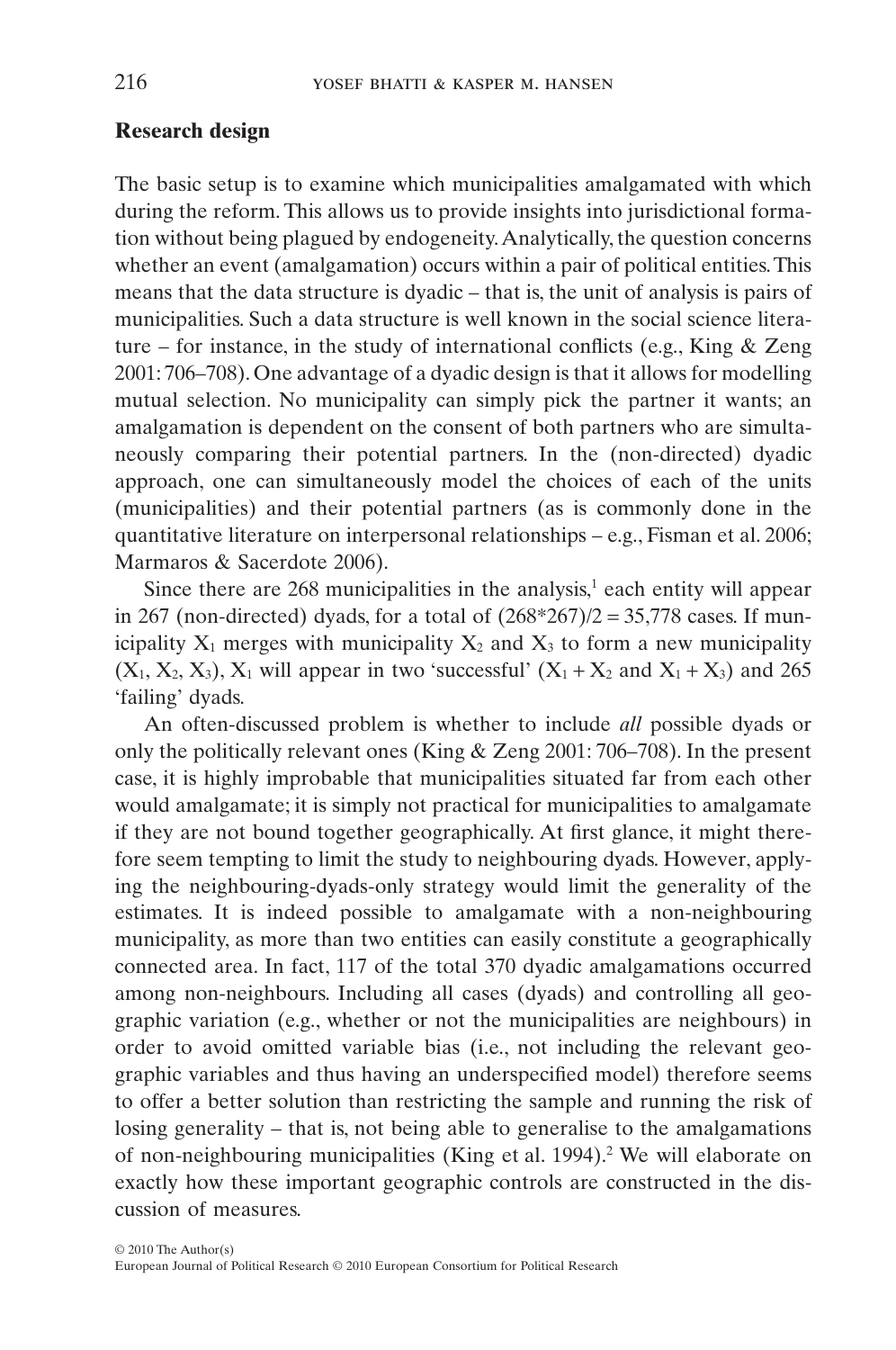A related question is whether to examine all of the possible combinations of municipalities or just all of the possible combinations of the 239 that did in fact amalgamate. Including municipalities that never seriously considered amalgamating (e.g., very large municipalities) would shift the analysis from exclusively examining the 'fit' of potential partners to simultaneously incorporating the question of whether one of the municipalities was genuinely interested in entering into an amalgamation. This is not our research question, as the present analysis exclusively seeks to uncover the factors leading to the choice of partners – not whether or not to marry, but *whom* to marry. Again, this problem is readily solved by including all of the dyads and controlling away irrelevant variation. We include *all* of the possible pairs in the analysis *and* include a variable for the number of amalgamations in which the municipalities composing the dyad engaged. Without excluding any cases, the focus thereby exclusively remains on who amalgamates with whom while allowing for the theoretical possibility that all municipalities *could have* amalgamated.

### **Hypotheses and measures**

Size and homogeneity are the two most often discussed factors in the existing literature. Local government jurisdictional formation is often described as a trade-off between size and homogeneity. On the one hand, larger communities can provide economies of scale. On the other hand, people are often thought to prefer relatively homogenous communities, for instance due to different preferences for public goods (Alesina & Spolaore 1997; Alesina et al. 2004).

Qualitative case studies from the Danish amalgamations suggest that different variables are at play in the processes (Mouritzen 2006), including considerations regarding size and homogeneity. In some cases, community identity and internal cohesion were important in the choice of a partner; in other cases, homogeneity in wealth and service levels played an important role; and in other cases still, political scenarios, such as which party would most likely assume the mayoral office in the new municipality, were included in the considerations. Finally, jurisdictional size and the ambition to become a large actor among the post-reform municipalities seem important. This gives us four potential causal factors to consider: societal connectedness; economic homogeneity; political homogeneity; and population size. In the following, we develop each of these factors to present four hypotheses on their relationship to the choice of municipal partner. Subsequently, we discuss the appropriate geographic and general controls.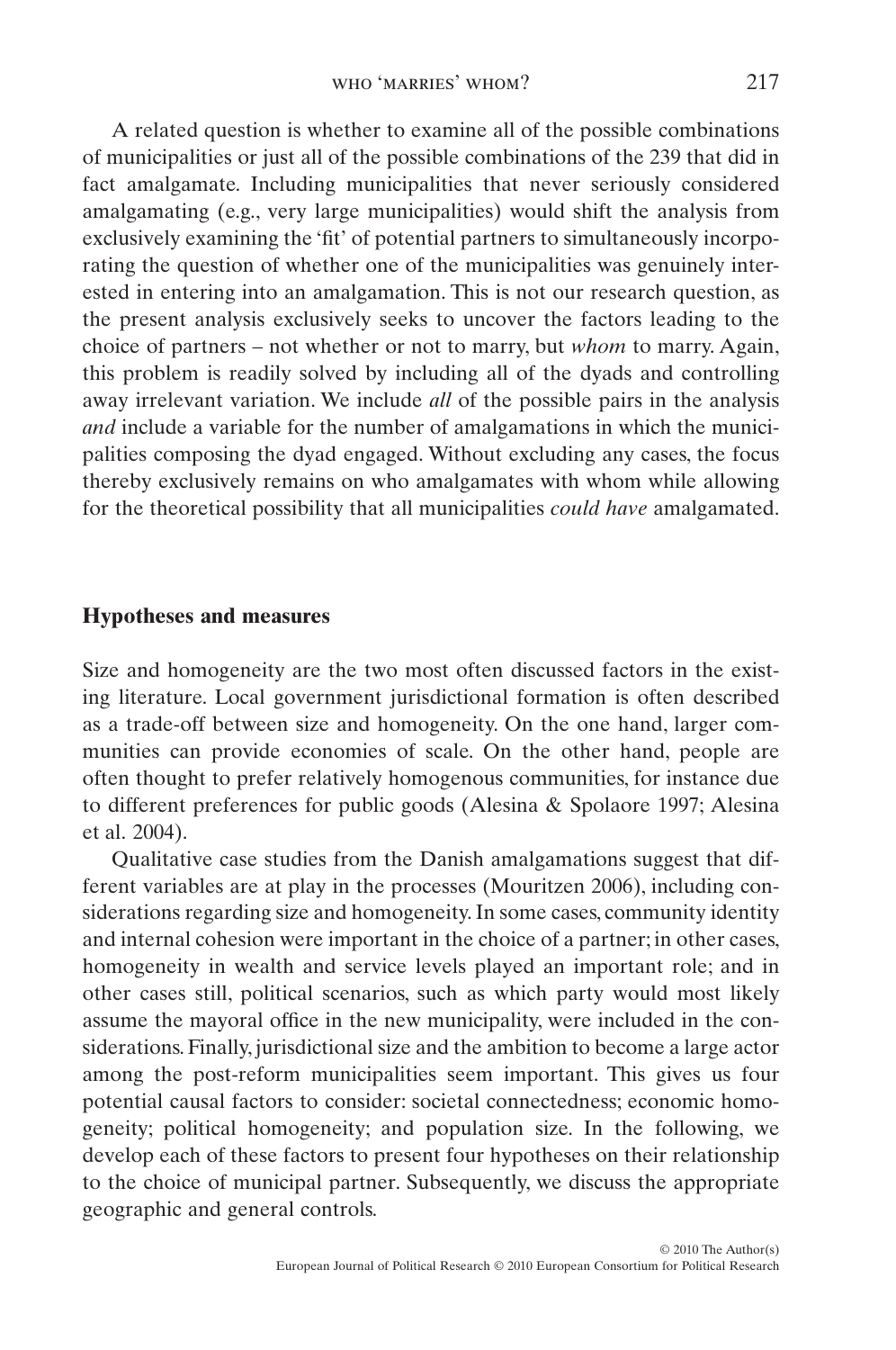# *Societal connectedness*

Local government jurisdictional reconfigurations may be based on pre-existing patterns of societal connectedness since the higher the connectedness, the greater the need for common and coordinated solutions. A similar hypothesis is mentioned in some of the qualitative evidence from the Japanese amalgamations carried out between 1961 and 1992: 'The main purpose of these citycentered amalgamations was to facilitate economic activities by making the administrative boundaries consistent with social and economic activities' (Mabuchi 2001). If, for instance, there is a high level of commuting between the entities, there is a need for common local traffic planning. Similarly, when municipalities are closely related in societal terms, their citizens may use each other's services (roads, libraries, sports facilities, etc. that can be accessed across municipal borders) without any practical opportunity to distribute the costs fairly. Furthermore, if people reside (and so pay taxes) and work in different municipalities, there might be a rational incentive for the municipalities to merge. The commuting-in municipalities have a rational interest in obtaining the tax revenues from those who are using their services anyway. For the commuting-out municipalities, the incentive is to gain influence over the delivery of the services already used by its citizens. In this manner, the better the administrative boundaries can be fitted to the societal patterns, the more efficiently and fairly service delivery and taxation can be organised.

Societal connectedness may also improve public support for the amalgamations by offsetting some of the negative reform consequences. For instance, if you work in a particular neighbouring municipality, it might even be convenient for you if the services for citizens are centralised there. In addition, and perhaps most importantly, when municipalities are closely connected in societal terms, citizens and politicians alike may perceive the municipalities as 'naturally linked' with a common community identity, for which reason a formal connection in terms of an amalgamation can appear to be the natural thing to do (Hansen 2007).

*H1*:The likelihood of amalgamation increases in a dyad when the societal connectedness between the municipalities is high.

All of the data for the independent variables are from 2004, since this is when the negotiations on the eventual choice of partners took place and the vast majority of agreements were settled. To work with the societal connectedness hypothesis, a variable is created for commuting. Commuting is an interesting variable since it is a very good indicator of which municipalities citizens are oriented towards. For each municipality, the proportion of its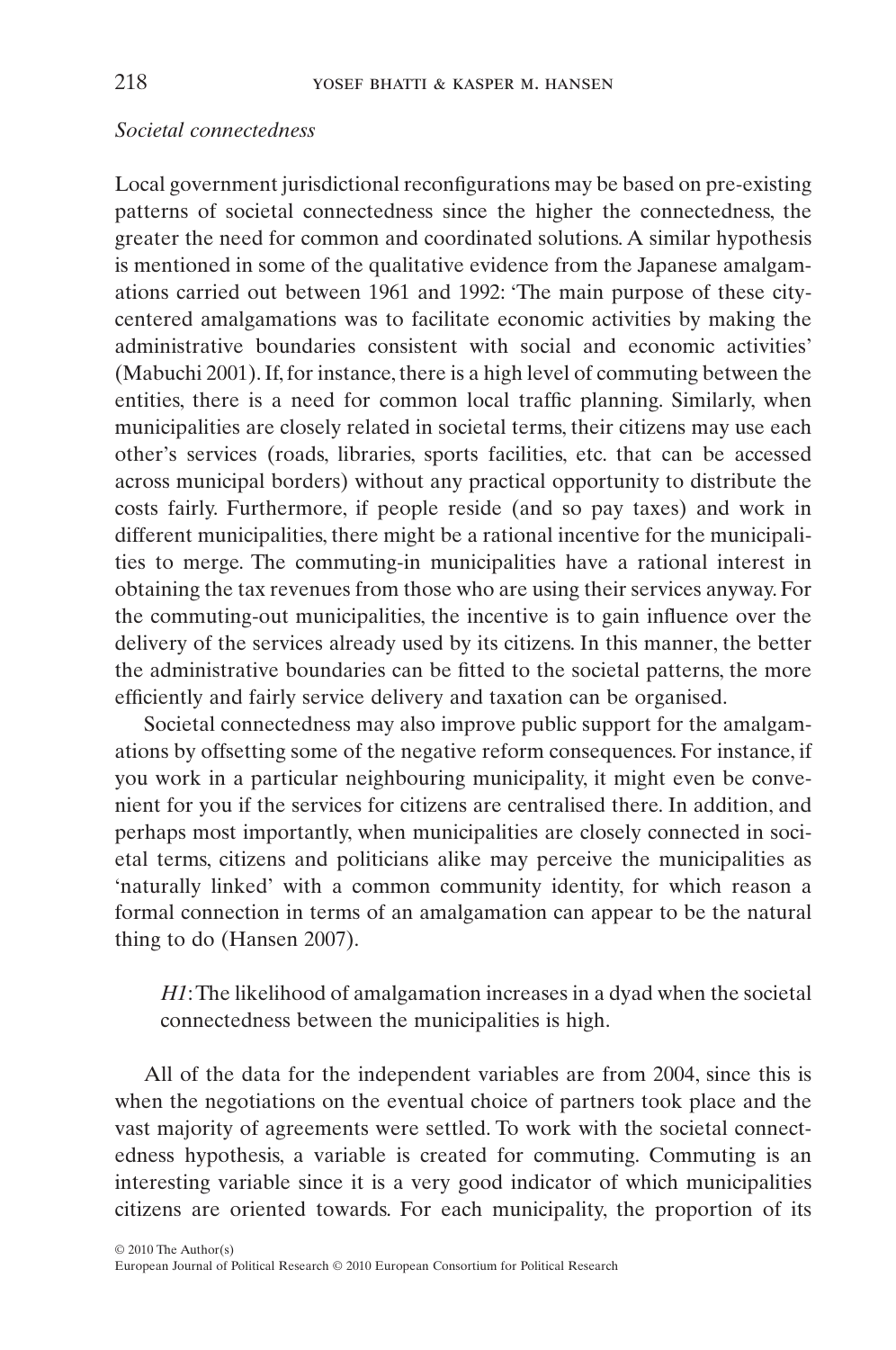|           | Full sample $(N = 35,778)$    |                       | Only neighbouring dyads $(N = 605)$ |                       |
|-----------|-------------------------------|-----------------------|-------------------------------------|-----------------------|
|           | Non-<br>amalgamating<br>dyads | Amalgamating<br>dyads | Non-<br>amalgamating<br>dyads       | Amalgamating<br>dyads |
| Commuting | 0.00                          | $0.05***$             | 0.04                                | $0.07***$             |

*Table 1.* Degree of commuting between municipalities: T-test for difference in commuting for non-amalgamating and amalgamating dyads

Notes: \*\*\*  $p < 0.001$ ; \*\*  $0.001 < p < 0.01$ ; \*  $0.01 < p < 0.05$ .

working population commuting to each potential partner municipality is computed. Then for each of the dyads, the average of the two relevant proportions is taken. Hence, a value of 0.05 indicates that on average 5 per cent of the working population in the two municipalities commute to the other entity in the dyad.A measure that uses a ranking instead of the percentage measure was tried; however, the main conclusions of this study remain unchanged.

Table 1 provides initial evidence in favour of *H1*. The effect of commuting is, of course, strongly inflated when geography is not controlled since proximate municipalities tend to be more closely connected societally. Nevertheless, even when only neighbouring pairs are considered, the score is 0.04 in nonamalgamating dyads, but 0.07 in amalgamating dyads. See Table 1 comparing columns 3 and 4.This suggests that societal connectedness matters irrespective of geography *per se*.

### *Political homogeneity*

Dyadic political homogeneity is a second potential causal factor. As indicated, the idea of homogeneity is central within the logic of optimal jurisdictions, within which larger jurisdictions may, on the one hand, reduce unit costs but, on the other hand, lead to a welfare loss due to greater heterogeneity (Fisher & Wassmer 1998; Alesina et al. 2004; Tanguay & Wihry 2008). From this perspective, one would expect new municipalities to be politically homogenous. In a municipal amalgamation, priorities must be collapsed into a single set of tax rates, service levels and so forth. The more similar the municipalities are in terms of their priorities, the easier it will be to reach common ground and fulfil the preferences of the citizens, and the lower the welfare loss from inability to differentiate priorities. The idea is particularly interesting in the present analysis since by studying the amalgamations themselves, we avoid the potential endogenous effect of sorting. We are thus able to distinguish the motivation behind the jurisdictional formation from subsequent migration (which may itself create more or lesser homogeneous units).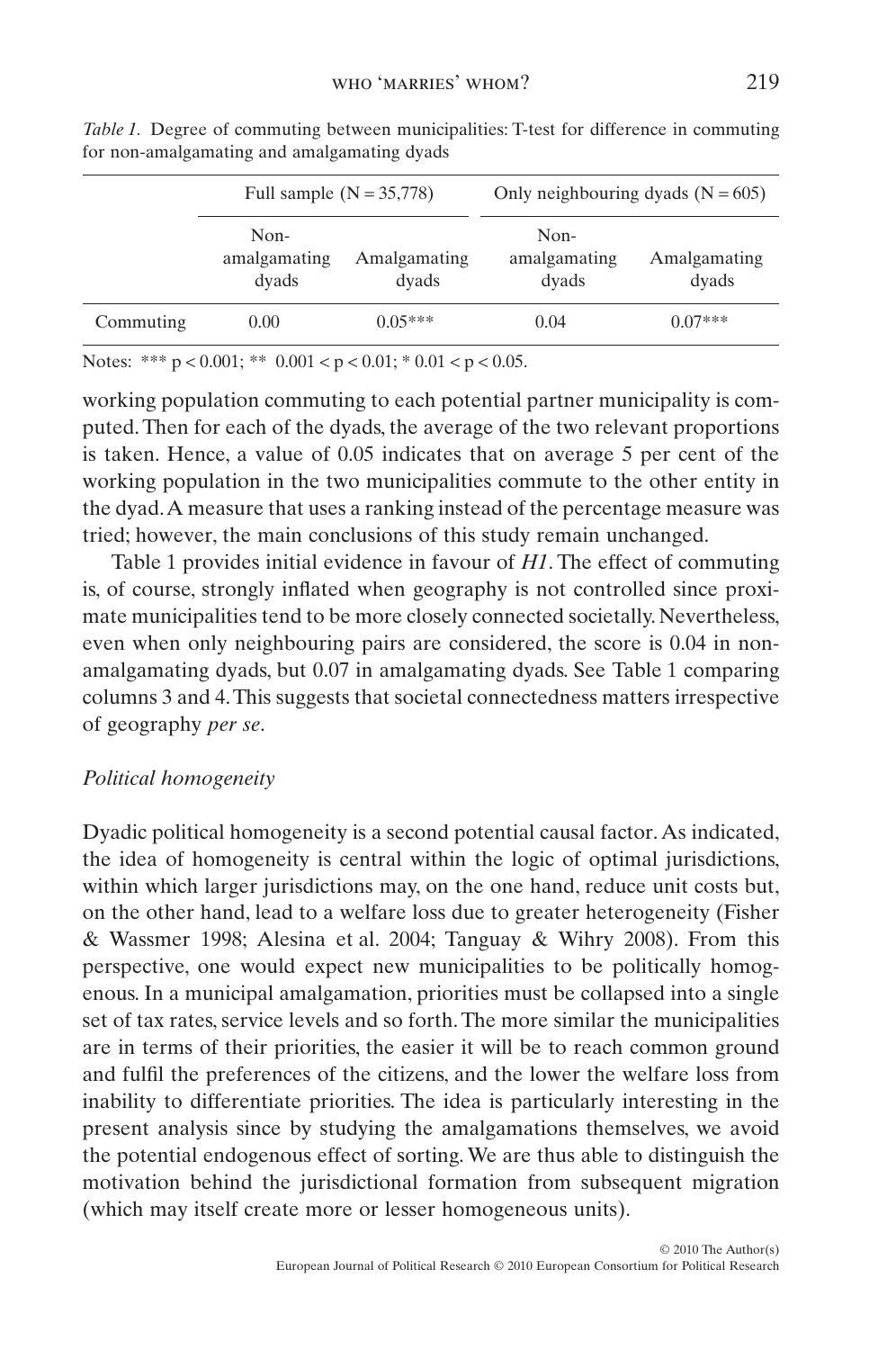Political homogeneity may also matter for a more strategic reason. If municipalities were highly homogeneous politically, an amalgamation would most likely cause no change in which party would be in charge of the new, merged municipality. On the other hand, if municipalities were politically different, a merger would cause a political power shift in one of the municipalities. Thus, municipalities and their politicians could possibly be motivated to search for potential partners who would be less likely to contribute to a political regime change.

*H2*:The likelihood of amalgamation for a dyad increases the more homogeneous the municipalities are in terms of their political priorities.

The absolute difference in the percentage of national-level, left-party voters offers a proxy for popular ideology (Erikson & Wright 2000). The idea here is that the national-level vote provides a common baseline for evaluating public preferences, whereas local party systems can vary. The difference in the party of the mayor is a dummy variable, indicating whether the mayors of the two municipalities are from the same or different sides of the ideological spectrum (Blom-Hansen et al. 2006a), thus capturing the elite ideology. We also include tax levels and service levels in order to capture more specific political priorities; the lower the difference, the higher the expected likelihood of amalgamation since the municipalities are more homogeneous.3

### *Economic homogeneity*

Another kind of homogeneity may also be important for local jurisdictional reconfiguration – namely economic homogeneity in terms of fiscal capacity. Fiscal capacity may matter because all municipalities are expected to want a partner with as sound an economic position as possible. The better off the partner is, the better will be the *ex post* financial situation/capacity of the new municipality.4 However, since every municipality can be expected to think this way, the likely outcome would be for similar municipalities to amalgamate since no municipality would accept a partner in a substantially worse position than themselves (a somewhat related argument can be found in Feiock 2007). Thus, one would expect economic homogeneity – not as the result of a taste for homogeneity, but due to the need for mutual consent.

*H3*:The likelihood of amalgamation for a dyad increases the more homogeneous the municipalities are in terms of their capacity.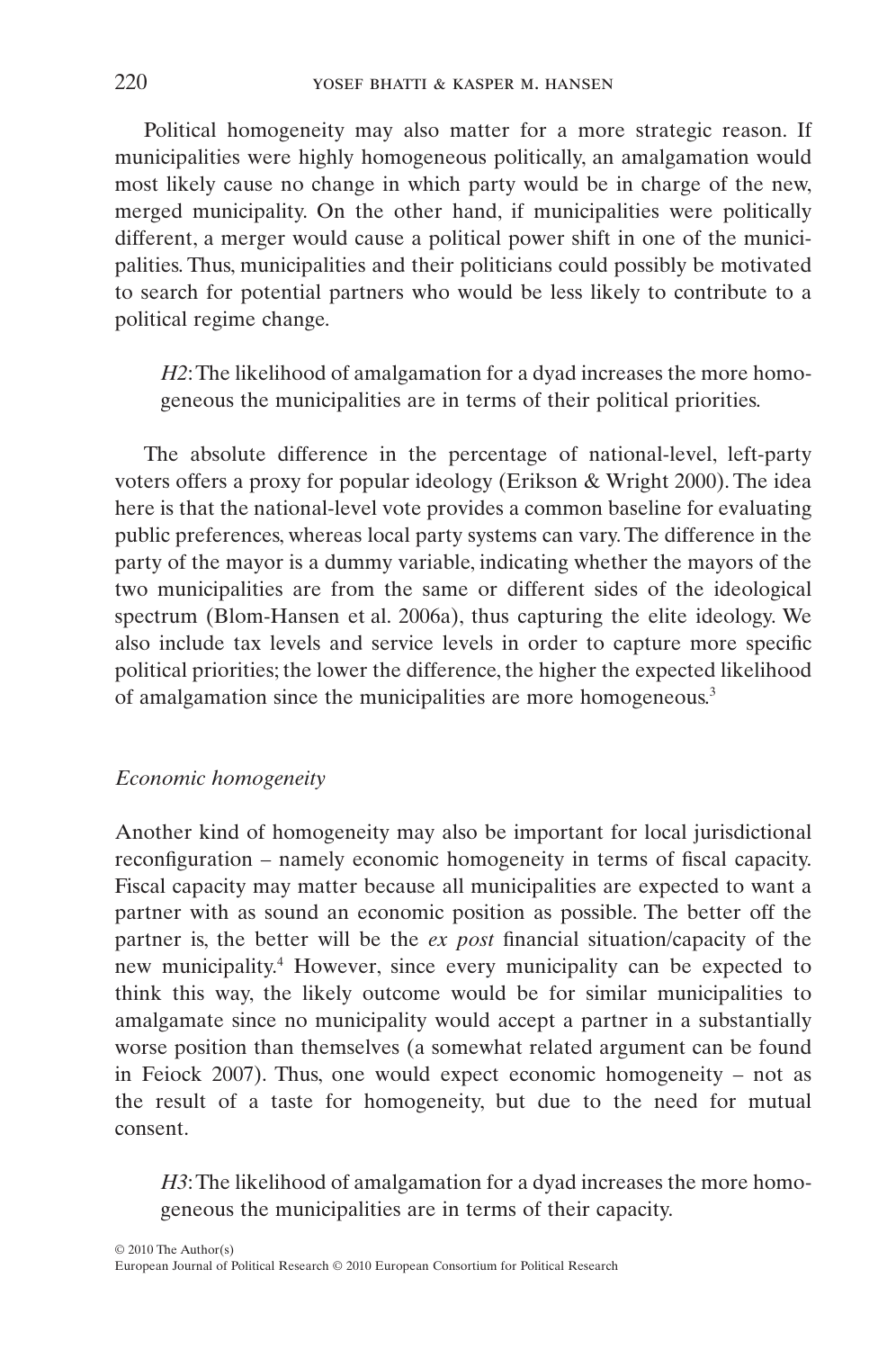Differences in terms of the tax base, long-term debt, expenditures and social index (a government-issued socio-economic summary index)<sup>5</sup> are used as proxies for capacity. It should be noted that, in practice, economic and political homogeneity are difficult to distinguish since, for instance, the spending level has both financial and political priority elements. No sharp distinction is therefore made between *H2* and *H3*.

Table 2 reveals that, in general, amalgamating municipalities are politically and economically much more homogenous than non-amalgamating entities. However, when only considering neighbouring dyads, the difference in homogeneity is limited at best. The large drop in the difference between amalgamating and non-amalgamating entities from the full to the restricted sample tells us that much of the apparent effect is simply due to the fact that political and economic characteristics are geographically clustered. Only the indicator for popular ideology (the difference in voter behaviour in the previous national election) remains statistically significant when neighbours alone are considered. Even for this variable, however, the difference between amalgamating and non-amalgamating municipalities is limited when geography is taken into accounted. (As Table 4 below shows, all of the homogeneity variables have little or no effect in the full model.)

### *Population size*

One of the important purposes of local government jurisdictional reconfigurations throughout the world has been the achievement of economies of scale (e.g., Derksen 1988; Desrochers 1965; Alesina et al. 2004; Dollery et al. 2008). The idea is simply that the per-unit cost of service delivery can be reduced with larger units – for instance because administration costs are thought to be relatively fixed. In the Danish case, economies of scale were indeed an important argument for the reform. The central government insisted that the post-reform municipalities should have at least 20,000 – and preferably 30,000 – inhabitants. On the other hand, it was recognised that forming excessively large municipalities would lead to diseconomies of scale (Ministry of Interior and Health 2004b). Hence, when the aggregate number of inhabitants in two municipalities becomes too large, one would expect the probability of a merger to decrease. Another argument in the municipal amalgamation process is that larger municipalities have more resources to develop and a higher status in the competition with other municipalities. This argument is not perceived to be affected by diseconomies of scale. Simply put: larger is stronger.

Taking the two arguments together, one would expect population size to be negatively related to whether municipalities amalgamate in the first place (due to perceived economies of scale). Moreover, when examining amalgamation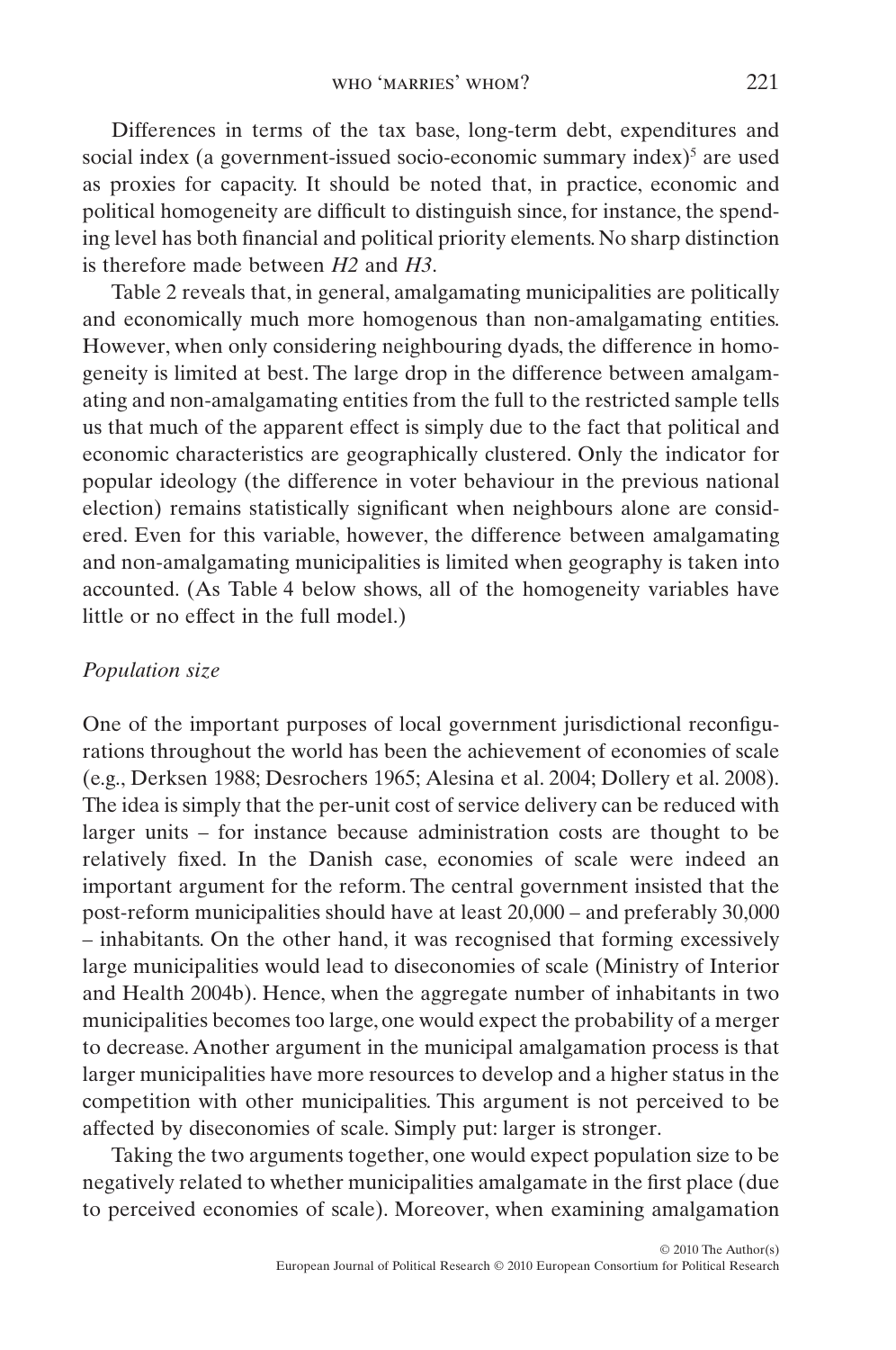|    | j                                                                                                                     |
|----|-----------------------------------------------------------------------------------------------------------------------|
|    | $\overline{a}$<br>ï<br>l<br>י<br>١<br>l<br>1<br>ļ<br>¢                                                                |
|    | $\overline{\phantom{a}}$<br>ť<br>i<br>i<br>d<br>֦֧֦֧֦֧֦֧֦֧֦֧֦֧֦֧֦֧֦֧֦֪֪֦֚֚֚֬֕֓֕֬֝֬֬֬<br>Ì<br>$-1$<br>ï<br>i<br>١<br>i |
|    | i<br>1<br>$\overline{\phantom{a}}$<br>j<br>j<br>ţ<br>Ş<br>l<br>ś                                                      |
| î  | ł<br>1<br>ï                                                                                                           |
| I  | i                                                                                                                     |
| I  | l<br>l<br>l<br>ł<br>١<br>į<br>j<br>j<br>١                                                                             |
| j. | j<br>l<br>5<br>J<br>Ξ                                                                                                 |

|                                                  | Full sample $(N = 35,778)$ |                       | Only neighbouring dyads $(N = 605)$ |                       |
|--------------------------------------------------|----------------------------|-----------------------|-------------------------------------|-----------------------|
|                                                  | Non-amalgamating<br>dyads  | Amalgamating<br>dyads | Non-amalgamating<br>dyads           | Amalgamating<br>dyads |
| Political homogeneity                            |                            |                       |                                     |                       |
| Diff. in national election left party vote prop. | $0.07***$                  | 0.05                  | $0.06**$                            | 0.05                  |
| Diff. in mayor (1 = mayor different party blocs) | 0.43                       | 0.42                  | 0.36                                | 0.40                  |
| Diff. in taxation level                          | 1.16***                    | 0.85                  | 0.85                                | 0.84                  |
| Diff. in service level                           | $0.07***$                  | 0.05                  | 0.05                                | 0.05                  |
| Economic homogeneity                             |                            |                       |                                     |                       |
| Diff. in taxation (10,000 DKK)                   | $2.14***$                  | 0.99                  | 1.17                                | 0.98                  |
| Diff. in expenditures (10,000 DKK)               | $0.58***$                  | 0.43                  | 0.50                                | 0.46                  |
| Diff. in long-term debt (10,000 DKK)             | $0.53*$                    | 0.47                  | 0.46                                | 0.47                  |
| Diff. in social index                            | $0.27***$                  | 0.23                  | 0.25                                | 0.24                  |
|                                                  |                            |                       |                                     |                       |

Notes: \*\*\*  $p < 0.001$ ; \*\*  $0.001 < p < 0.01$ ; \*  $0.01 < p < 0.05$ . Notes: \*\*\*  $p < 0.001 < p < 0.01$ ; \* 0.01  $< p < 0.01 < p < 0.05$ .

# © 2010 The Author(s) European Journal of Political Research © 2010 European Consortium for Political Research

# 222 YOSEF BHATTI & KASPER M. HANSEN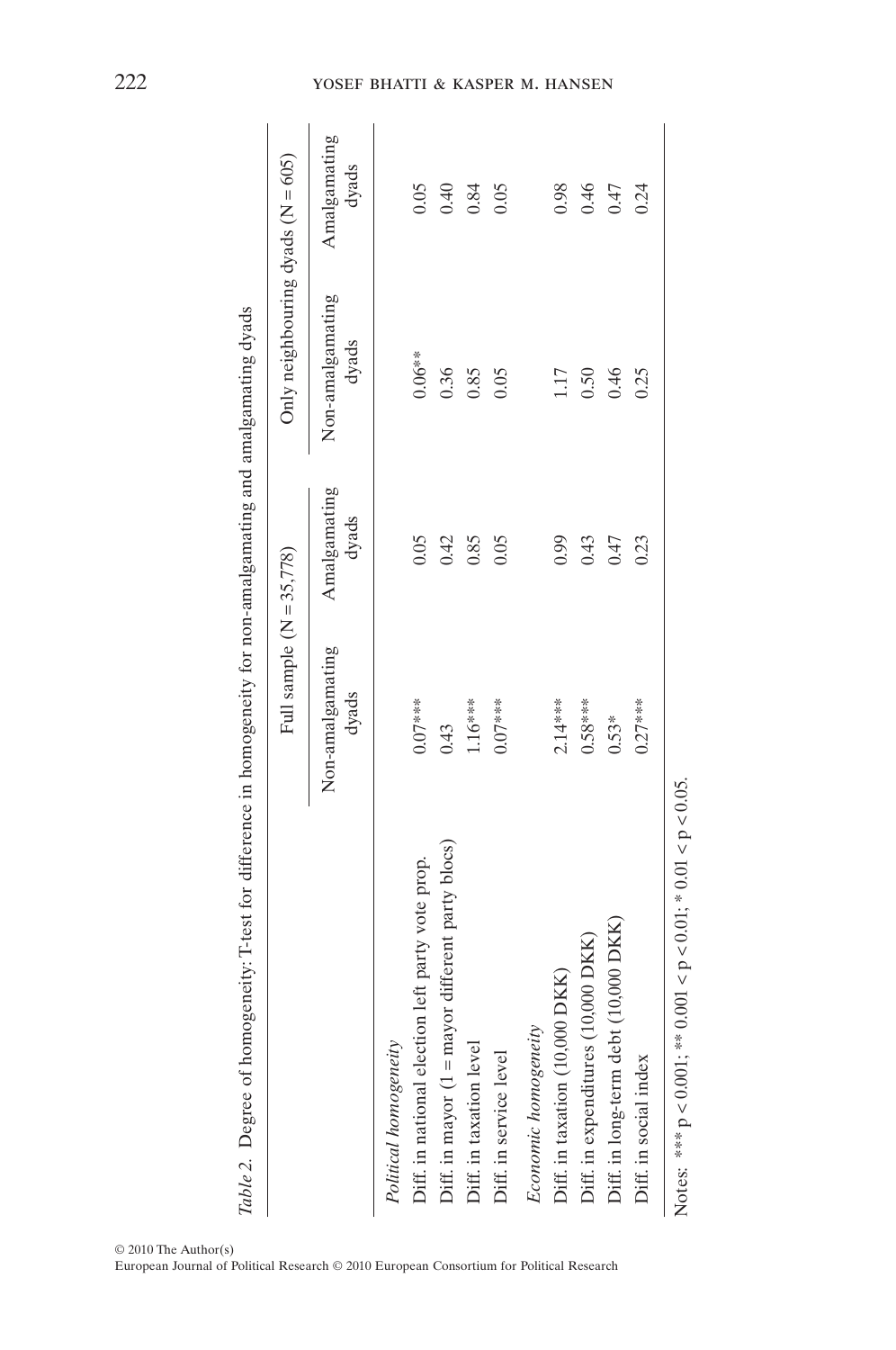patterns in dyads, one would expect the dyadic population size to be negatively related to mergers (due to perceived diseconomies of scale). While not the focus here, Table A1 in the Appendix confirms the former point, since the probability of merger is greater among the smaller municipalities than the larger ones. The latter point leads to the fourth hypothesis.

*H4*: The likelihood of amalgamation decreases for a dyad of municipalities when the aggregate population size increases.

One might ask why the belief in a curvilinear relationship between population size and economies of scale leads to a negative – *not* a curvilinear – prediction for the dyads of municipalities. Should we not see dyads with a low population size displaying a low probability of amalgamating, simply because the resulting municipality will be too small? While intriguing at first glance, such a claim entirely misses the level of analysis. The unit of analysis is pairs of municipalities – not all of the possible combinations of new municipalities. Hence, the fact that a dyad amalgamates does not preclude that the resulting municipality can consist of additional entities. In fact, on average, a new municipality involved more than 3.5 old municipalities – that is, more than one dyad is typically involved in an amalgamation, so low dyad size does not necessarily mean that an 'optimal municipal size' cannot be achieved.

The municipal population size hypothesis is applied by considering the summarised population size for the municipalities in a dyad. The simple t-test in Table 3 provides some introductory evidence in favour of the hypothesis. Dyads that did not amalgamate are substantially larger than the amalgamating ones, regardless of whether geography is taken into account. In fact, the average total dyad population size for amalgamating neighbouring dyads is 29,700, whereas it is more than 50 per cent higher (46,800) among those that did not join together.

|                          |               | Full sample $(N = 35,778)$         |                               | Only neighbouring dyads $(N = 605)$ |
|--------------------------|---------------|------------------------------------|-------------------------------|-------------------------------------|
|                          | Non-<br>dyads | amalgamating Amalgamating<br>dyads | Non-<br>amalgamating<br>dyads | Amalgamating<br>dyads               |
| Total population<br>size | $3.56**$      | 2.68                               | $4.68***$                     | 2.97                                |

*Table 3.* Population size: T-test for difference in total dyadic population size for nonamalgamating and amalgamating dyads

Notes: \*\*\*  $p < 0.001$ ; \*\*  $0.001 < p < 0.01$ ; \*  $0.01 < p < 0.05$ .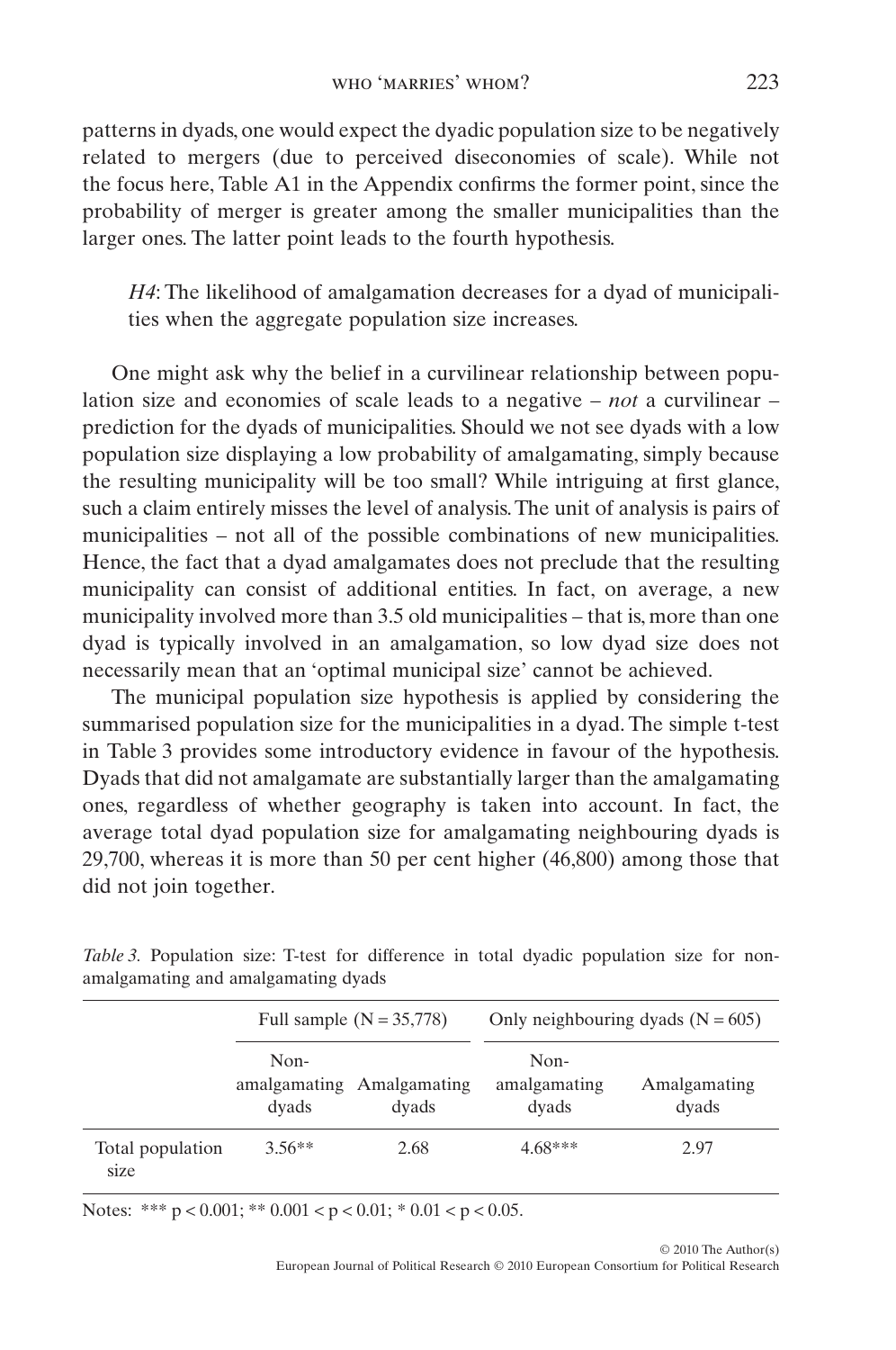### *Geography per se*

Recall that all dyads are included in the analysis in order to maximise the generality of the results, even though it is highly improbable that very distant entities will amalgamate. Thus, an extremely important control is the relative location of the municipalities in question. Therefore, we control for whether the municipalities are bound together geographically. From a modelling point of view, considering this factor is vital. If not done appropriately, the homogeneity indicators may simply pick up variance from the omitted geographic variable since neighbouring municipalities are typically more similar than a randomly drawn pair of municipalities. Likewise, societal connectedness and geography are closely correlated since there are simply fewer costs for citizens to commute in geographically connected areas. Hence, because all possible dyads are included in the analysis (rather than only neighbouring dyads), it is extremely important to control for geography *per se* in order to avoid substantial omitted variable bias.

The geographic controls are operationalised in two ways. First, a dummy variable is created for neighbourship. Dyads consisting of two neighbours are coded '1' and the remaining dyads are coded '0'. A neighbour is defined as two municipalities bound together by land or a bridge (of less than five kilometres), such that only 'naturally linked' municipalities are counted. However, a neighbour variable is not sufficient to account for all geographic dependence. In amalgamations consisting of more than two municipalities, it is indeed possible to create entities consisting of non-neighbouring municipalities without having geographic gaps between them. Hence, a variable is included for whether the dyads include neighbours' neighbours. Our control variables are superior to considering the distance between the municipalities since this variable would depend heavily on the area of any in-between entities. Considered together, the two variables provide a very strong control for geographic dependence. In fact, only nine amalgamating dyads consisted neither of neighbours nor of neighbours' neighbours, for which reason the two variables eliminate almost all of the irrelevant geographic variation. In order to further validate that the results are not driven by omitted geographic variation, a regression involving only neighbouring dyads was performed as a test of robustness (Model 2 in Table 4 below).

### *Other control variables*

In addition to the geographic controls, a range of variables are included as extra controls. First, a variable is created for the difference in municipal population size. A likely pattern for the amalgamations would be for large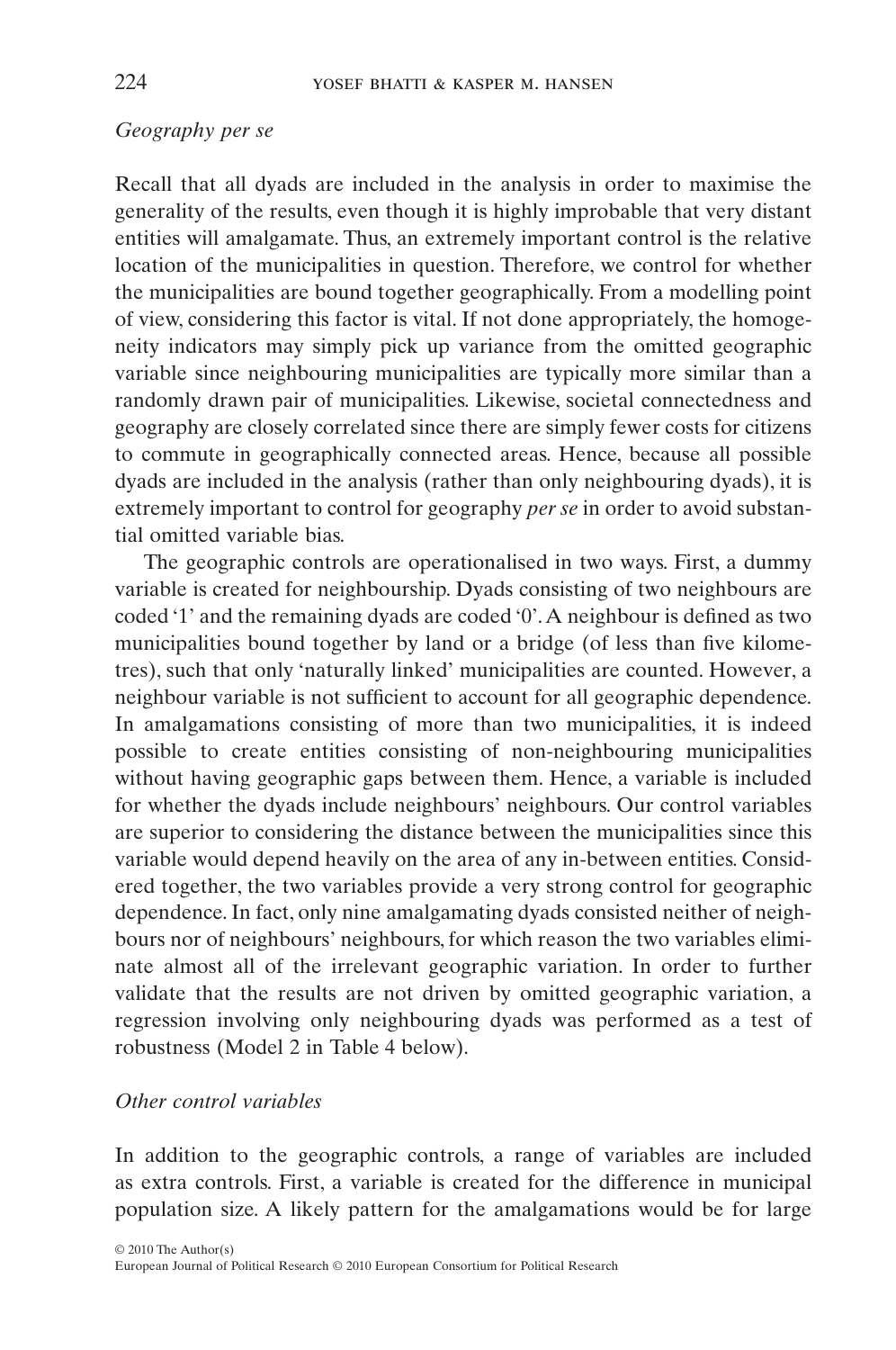municipalities to absorb their surrounding smaller (often rural) neighbours. This could potentially suppress the effect of the total population size variable. Similarly, a possible effect of societal connectedness could merely be a reflection of large-small municipalities amalgamating. The difference in population density is also included in order to capture the same mechanism.

Finally, controls are included for the total number of amalgamations engaged in by the entities in the dyads in order to separate the results from the question of *why* municipalities choose to amalgamate in the first place (and how many partners they choose). For instance, smaller municipalities might have a higher propensity to amalgamate with multiple partners in order to achieve a new municipality of reasonable size. If not controlled, this could bias the estimate of *H4*. In a related manner, two variables are included for the number of opportunities possessed by the municipalities. If a municipality has only two neighbours to choose between, the probability of amalgamating should be higher than if it had ten potential partners. These control variables are operationalised as the total number of neighbours and neighbours' neighbours, respectively.

### **Analysis: What explains the eventual pattern of amalgamation?**

With 268 municipalities included in the analysis, there are a total of 35,778 dyads or cases in the analysis. Of these, 370, or 1.0 per cent, in fact amalgamated. The dyadic data structure relates directly to how the hypotheses are formulated. If, for instance, the homogeneity hypothesis holds, one would expect a higher probability for the amalgamation of homogeneous dyads than other dyads.

The amalgamation question is dichotomous; dyads can either amalgamate or not. Hence, the choice of statistical model is a logistic regression. A wellknown complication is that the logit is biased when the event under investigation is rare. To overcome this problem, all models were first estimated using binomial logit and then re-estimated using King's corrected logit estimates from the ReLogit package, implemented in Stata 10 (King & Zeng 2001). Since the main results for logit and relogit are substantively very similar, the standard logit coefficients are, for the sake of simplicity, reported in Table 4.<sup>6</sup> Table 4 displays the results from the logistic regressions based on the operationalisation of *H1*–*H4*. A regression is included for a sample restricted to geographic neighbours in order to test the robustness of the results where the possibility for omitted variable bias due to geography is entirely eliminated.

Both models provide strong evidence supporting *H1* and *H4*. Most interestingly, commuting (*H1*) has a very strong impact on the likelihood of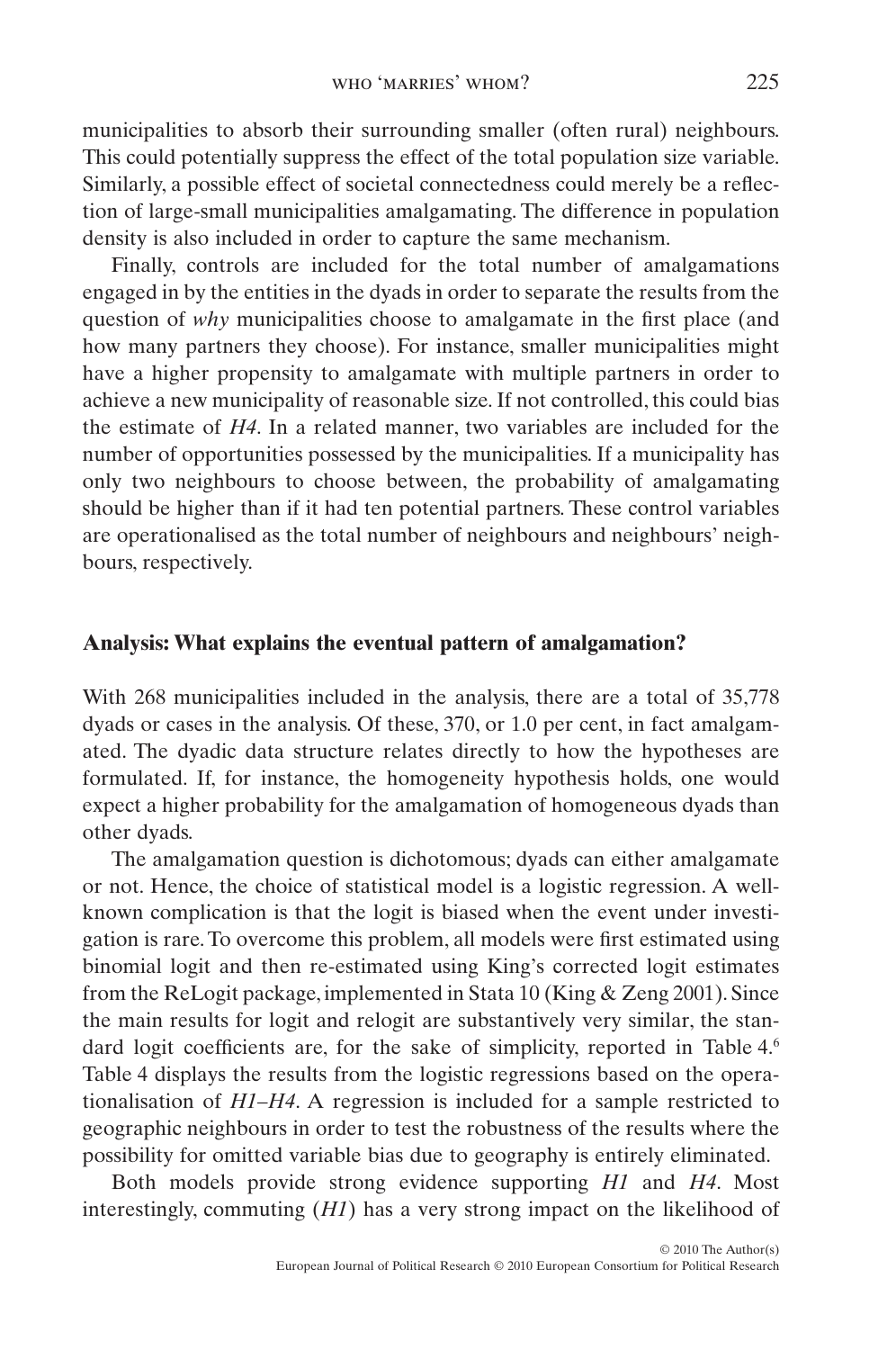|                                                                                                                                                                                                                                                                                                                                                          | Model 1              |                  | Model 2                 |                                                                                                                                                                                                                                                                                                                                                                                                                |
|----------------------------------------------------------------------------------------------------------------------------------------------------------------------------------------------------------------------------------------------------------------------------------------------------------------------------------------------------------|----------------------|------------------|-------------------------|----------------------------------------------------------------------------------------------------------------------------------------------------------------------------------------------------------------------------------------------------------------------------------------------------------------------------------------------------------------------------------------------------------------|
|                                                                                                                                                                                                                                                                                                                                                          | Full sample          |                  | Only neighbouring dyads |                                                                                                                                                                                                                                                                                                                                                                                                                |
|                                                                                                                                                                                                                                                                                                                                                          | Logistic coefficient | Marginal effects | Logistic coefficient    | Marginal effects                                                                                                                                                                                                                                                                                                                                                                                               |
| Commuting $(HI)$                                                                                                                                                                                                                                                                                                                                         | 50.9*** (5.29)       | 0.0065           | $36.8***$ (4.42)        | 8.59                                                                                                                                                                                                                                                                                                                                                                                                           |
| Diff. in national election left party vote prop. (H2)                                                                                                                                                                                                                                                                                                    | $-2.87(2.13)$        | $-0.0004$        | $-2.73(3.53)$           | $-0.64$                                                                                                                                                                                                                                                                                                                                                                                                        |
| Diff. in mayor $(1 =$ mayor different party blocs) $(H2)$                                                                                                                                                                                                                                                                                                | 0.20(0.15)           | 0.0000           | $-0.06(0.24)$           | $-0.01$                                                                                                                                                                                                                                                                                                                                                                                                        |
| Diff. in taxation level (H2)                                                                                                                                                                                                                                                                                                                             | $-0.07(0.13)$        | $-0.0000$        | $-0.06(0.19)$           | $-0.01$                                                                                                                                                                                                                                                                                                                                                                                                        |
| Diff. in service level (H2)                                                                                                                                                                                                                                                                                                                              | $-0.95(1.77)$        | $-0.0001$        | 1.04(3.02)              | 0.24                                                                                                                                                                                                                                                                                                                                                                                                           |
| Diff. in taxation foundation (10,000 DKK) (H3)                                                                                                                                                                                                                                                                                                           | 0.05(0.08)           | 0.0000           | 0.11(0.12)              | 0.03                                                                                                                                                                                                                                                                                                                                                                                                           |
| Diff. in expenditures (10,000 DKK) (H3)                                                                                                                                                                                                                                                                                                                  | $-0.20(0.27)$        | 0.0000           | $-0.32(0.45)$           | $-0.07$                                                                                                                                                                                                                                                                                                                                                                                                        |
| Diff. in long-term debt (10,000 DKK) (H3)                                                                                                                                                                                                                                                                                                                | $-0.12(0.24)$        | 0.0000           | 0.08(0.34)              | 0.02                                                                                                                                                                                                                                                                                                                                                                                                           |
| Diff. in social index (H3)                                                                                                                                                                                                                                                                                                                               | 0.12(0.63)           | $-0.0000$        | $-0.48(0.93)$           | $-0.11$                                                                                                                                                                                                                                                                                                                                                                                                        |
| $0,000)$ $(H4)$<br>Total population size (1                                                                                                                                                                                                                                                                                                              | $-0.56***(0.11)$     | $-0.0001$        | $-0.34**$ (0.13)        | $-0.08$                                                                                                                                                                                                                                                                                                                                                                                                        |
| Diff. in population size (10,000) (control)                                                                                                                                                                                                                                                                                                              | $-0.02(0.13)$        | 0.0000           | $-0.02(0.15)$           | $-0.01$                                                                                                                                                                                                                                                                                                                                                                                                        |
| Diff. in pop. density (inhabitants/1,000 km <sup>2</sup> ) (control)                                                                                                                                                                                                                                                                                     | $-5.98(7.54)$        | $-0.0007$        | 11.62 (6.71)            | 2.71                                                                                                                                                                                                                                                                                                                                                                                                           |
| Neighbour dummy (control)                                                                                                                                                                                                                                                                                                                                | $6.27***$ (0.47)     | 0.0575           |                         | $\begin{array}{c} \rule{0pt}{2.5ex} \rule{0pt}{2.5ex} \rule{0pt}{2.5ex} \rule{0pt}{2.5ex} \rule{0pt}{2.5ex} \rule{0pt}{2.5ex} \rule{0pt}{2.5ex} \rule{0pt}{2.5ex} \rule{0pt}{2.5ex} \rule{0pt}{2.5ex} \rule{0pt}{2.5ex} \rule{0pt}{2.5ex} \rule{0pt}{2.5ex} \rule{0pt}{2.5ex} \rule{0pt}{2.5ex} \rule{0pt}{2.5ex} \rule{0pt}{2.5ex} \rule{0pt}{2.5ex} \rule{0pt}{2.5ex} \rule{0$                               |
| Neighbour's neighbour (control)                                                                                                                                                                                                                                                                                                                          | $5.71***$ (0.38)     | 0.0316           |                         |                                                                                                                                                                                                                                                                                                                                                                                                                |
| Number of neighbours (control)                                                                                                                                                                                                                                                                                                                           | $-0.29***$ (0.05)    | $-0.0001$        | $-0.24***$ (0.05)       | $-0.06$                                                                                                                                                                                                                                                                                                                                                                                                        |
| Number of neighbour's neighbours (control)                                                                                                                                                                                                                                                                                                               | $0.04*(0.02)$        | 0.0000           |                         | $\begin{array}{c} \rule{0pt}{2ex} \rule{0pt}{2ex} \rule{0pt}{2ex} \rule{0pt}{2ex} \rule{0pt}{2ex} \rule{0pt}{2ex} \rule{0pt}{2ex} \rule{0pt}{2ex} \rule{0pt}{2ex} \rule{0pt}{2ex} \rule{0pt}{2ex} \rule{0pt}{2ex} \rule{0pt}{2ex} \rule{0pt}{2ex} \rule{0pt}{2ex} \rule{0pt}{2ex} \rule{0pt}{2ex} \rule{0pt}{2ex} \rule{0pt}{2ex} \rule{0pt}{2ex} \rule{0pt}{2ex} \rule{0pt}{2ex} \rule{0pt}{2ex} \rule{0pt}{$ |
| Number of amalgamations (control)                                                                                                                                                                                                                                                                                                                        | $0.40***$ (0.06)     | 0.0001           | $0.75***$ (0.09)        | 0.17                                                                                                                                                                                                                                                                                                                                                                                                           |
| Constant                                                                                                                                                                                                                                                                                                                                                 | $-6.47***$ (0.73)    | $\bar{1}$        | $-1.51*(0.62)$          | $\,$ $\,$                                                                                                                                                                                                                                                                                                                                                                                                      |
|                                                                                                                                                                                                                                                                                                                                                          | 35,778               |                  | 6,050                   |                                                                                                                                                                                                                                                                                                                                                                                                                |
| Log likelihood                                                                                                                                                                                                                                                                                                                                           | $-606.1$             |                  | $-248.9$                |                                                                                                                                                                                                                                                                                                                                                                                                                |
| ${\rm LR~Ch^2}$                                                                                                                                                                                                                                                                                                                                          | 875.2                |                  | 200.5                   |                                                                                                                                                                                                                                                                                                                                                                                                                |
| Pseudo R <sup>2</sup> (McFadden)                                                                                                                                                                                                                                                                                                                         | 0.71                 |                  | 0.39                    |                                                                                                                                                                                                                                                                                                                                                                                                                |
| Notes: Dependent variable = 1 if a dyad amalgamated, 0 = if the dyad did not amalgamate. The coefficients are the unstandardised logistic coefficients to the left; to the right<br>are marginal effects when variables are set to their means. Robust standard errors in the parentheses clustered by the first municipality in the dyad. *** p <0.001; |                      |                  |                         |                                                                                                                                                                                                                                                                                                                                                                                                                |

 $*$   $*$   $0.001 < p < 0.01; *$   $0.01 < p < 0.05$ .

\*\*  $0.001 < p < 0.01$ ; \*  $0.01 < p < 0.05$ .

Table 4. Logistic regression predicting the eventual amalgamation pattern *Table 4.* Logistic regression predicting the eventual amalgamation pattern

| $\odot$ 2010 The Author(s) |  |
|----------------------------|--|
|----------------------------|--|

© 2010 The Author(s) European Journal of Political Research © 2010 European Consortium for Political Research

# 226 YOSEF BHATTI & KASPER M. HANSEN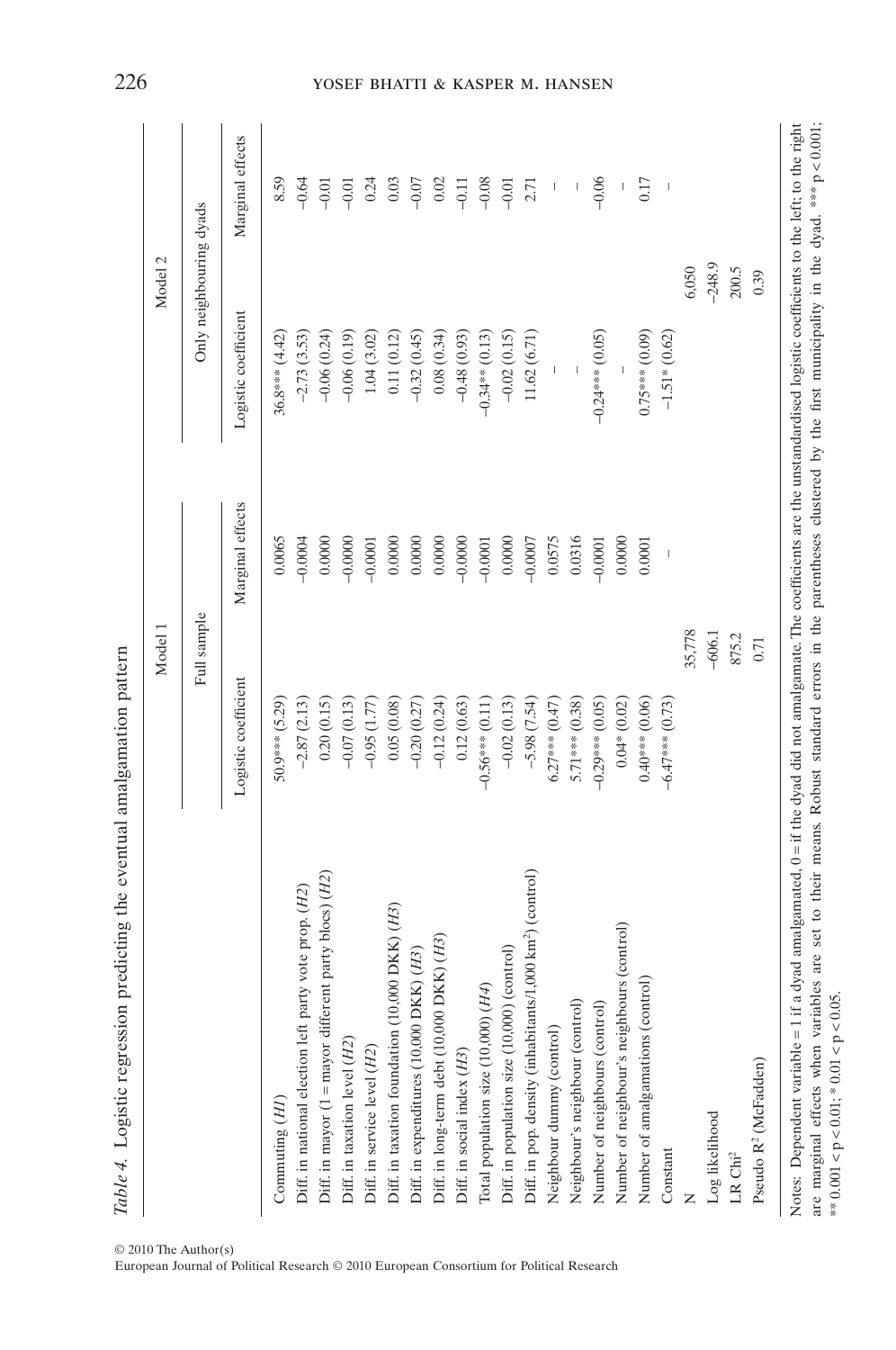amalgamating, despite thoroughly controlling for geography *per se* and though our setup eliminates the possibility of simply measuring *ex post* societal integration. Hence, the pre-existing societal connectedness is a strong independent predictor of the dyadic propensity to merge. The result even holds when only neighbours are investigated. This underlines that the result is not caused by omitted variable bias due to insufficient geographic controls.7 The effect is substantively large. In the neighbour-only regression, the predicted probability of amalgamating, when all other variables are set at their means, increases from 0.15 to 0.24 when the commuting variable rises from its 25th percentile (2.2 per cent mutual commuting) to its median (3.8 per cent). When the commuting variable is at its 75th percentile (7.1 per cent mutual commuting), it implies a probability of amalgamation of more than 0.51 and almost 0.89 at the 90th percentile (12.5 per cent).

As for population size (*H4*), the lower the total population size in a dyad, the higher the probability of amalgamating. This indicates that the municipalities may have taken into account that excessively large jurisdictions would create diseconomies of scale. For instance, reducing the dyadic size by 1,000 inhabitants when all variables are set to their means would increase the likelihood of amalgamating by about eight-tenths of a percentage point (of course, such an empirical relationship is only suggestive of the motivations of the legislators). In an additional regression (not shown), the total population size variable was broken into a series of dummy variables to uncover whether any threshold values exist. However, the relationship between total population size and amalgamating was indeed linear. If one had examined which municipalities amalgamated in the first place (Table A1 in the Appendix), one would also have found evidence of economies of scale. Hence, both economies and diseconomies of scale may have mattered in the Danish amalgamations.

Political and economic homogeneity mainly seem to matter when included separately, as in Table 2. As shown in Table 4, the apparent relationships are caused by geography and societal connectedness. This is so because close municipalities resemble each other more than two entities picked randomly from the entire country. The results are intriguing because studies on optimal jurisdictions have found strong homogeneity effects (Alesina & Spolaore 1997; Alesina et al. 2004). As a robustness test, a variable ranking mayors on the political spectrum instead of aggregating them into two political groups, and a measure of local instead of national elections vote share were considered. However, none of these potential alternatives altered the conclusions. Even though they are theoretically compelling, there is no empirical evidence favouring the homogeneity indicators in the Danish case.

The influence of geography *per se* is self-explanatory and therefore mainly of interest as a control variable. It is much easier for geographically connected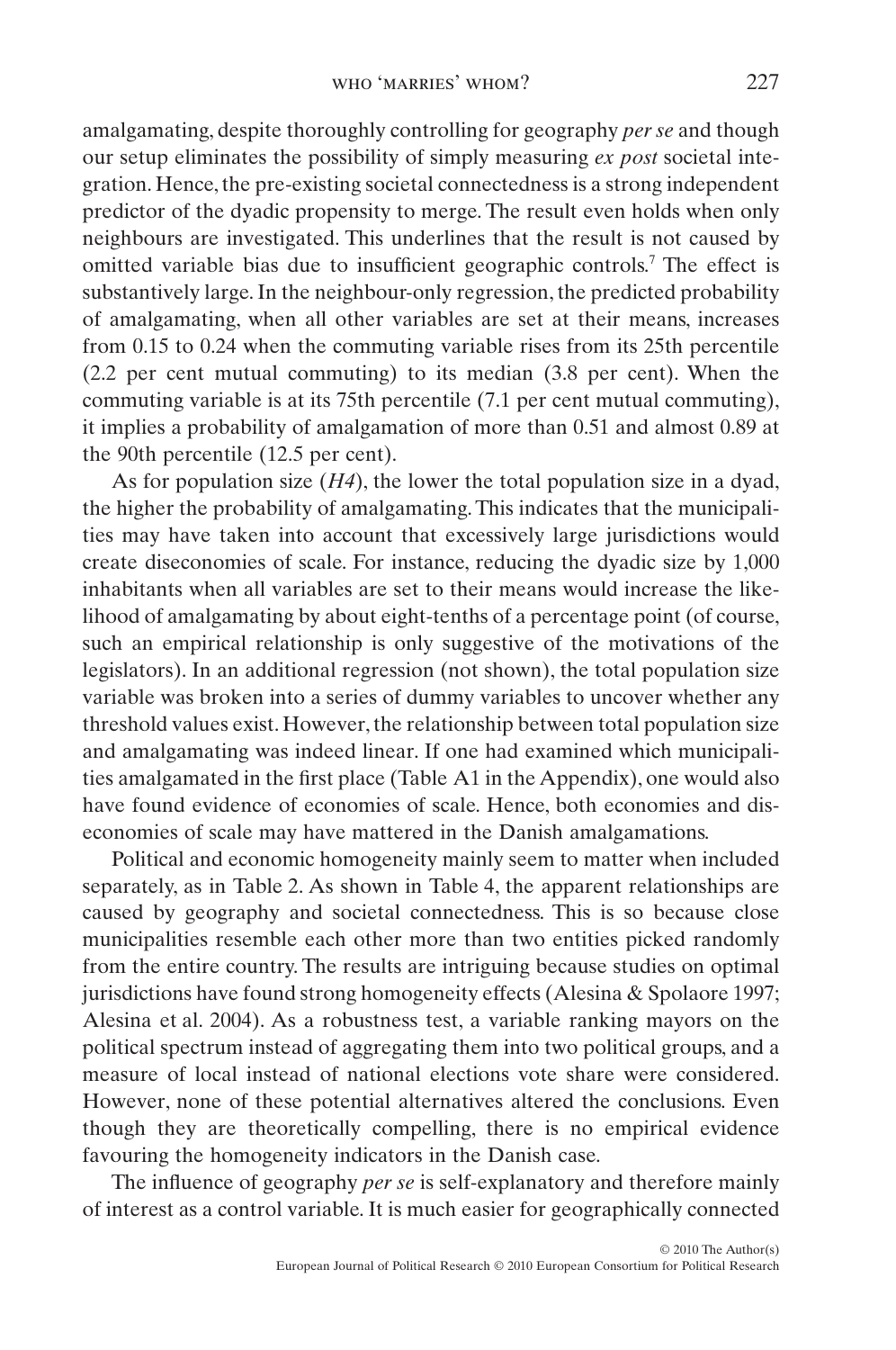municipalities to merge than other municipalities since it would be more difficult to organise common services in geographically separated areas. Likewise, the remaining control variables behave as expected; the probability of dyadic amalgamation is positively related to the number of amalgamations the municipalities engage in while negatively related to the number of number of neighbours (i.e., the number of alternative options). This allows the main coefficients exclusively to be indicators of who amalgamates with whom.

# **Conclusion**

Amalgamation has been a major trend among municipalities in established democracies in the twentieth and twenty-first centuries. Municipalities are merged in order to provide larger and more viable units for meeting modern demands relating to service provision. While much is known about the overall motivations and justifications for municipal amalgamations and some knowledge exists about their actual effects in terms of economies of scale and citizen satisfaction, the amalgamation patterns have only been examined to a very limited extent. The Danish amalgamations offer an important example of local government jurisdictional formation that can be analysed without problems of endogeneity due to *ex post* societal integration and sorting.

The patterns of amalgamation among the municipalities in question confirmed two of the four hypotheses. Most interestingly, there is evidence supporting the societal connectedness hypothesis, meaning that the propensity to amalgamate increases in the case of strong prior societal ties between the municipalities. This confirms some of the anecdotal evidence from Japanese amalgamations (Mabuchi 2001). There are basically two complementary interpretations of this (i.e., two potential causal mechanisms) – one functionalistic and the other sociological. From the functionalistic perspective, amalgamations on the basis of pre-existing societal connections can be seen as a practical adjustment of administrative borders to needs created by societal structure (commuting, trade, etc.). From the sociological perspective, the amalgamations followed the societal pattern because societally connected areas tend to have a sense of 'natural community' and stronger community identity which was activated in the merging process.

(Dis)economies of scale also seem to matter. The smaller the total number of inhabitants of the dyad, the higher the probability to merge. It should be noted that the analysis only tracks perceived *diseconomies* of scale. This is because an amalgamating dyad does not necessarily mean that the new municipality *only* consists of that dyad. In fact, the post-reform municipalities consisted on average of about six dyads.This means that the dyad size only sets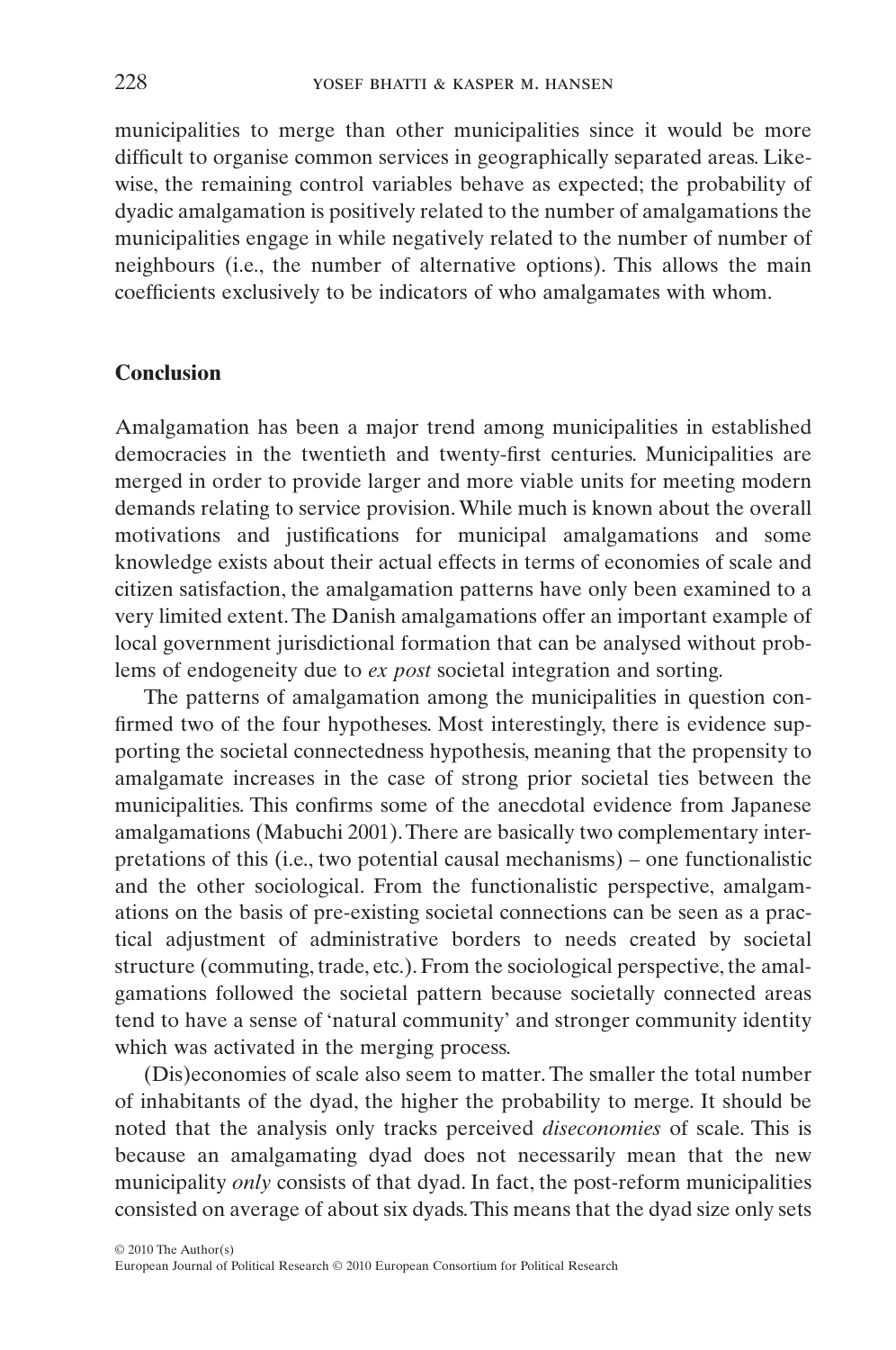*a lower limit* for the possible municipal size. Thus, when a negative effect is found, it is likely to be because the perceived diseconomies of scale kick in.

While the confirmation of the importance of the geographic controls is trivial, it is intriguing that bivariate evidence of political and economic homogeneity is mainly due to the fact that neighbouring municipalities are both homogeneous and tend to amalgamate. Thus, dyadic homogeneity did not seem to have robust independent impact. This is interesting from the perspective of the literature on optimal jurisdictions, where one would expect greater welfare losses when heterogeneous entities are created (Alesina & Spolaore 1997; Alesina et al. 2004). In a broader perspective, this indicates that structural factors (e.g., societal connectedness) appear to be most important when reshaping local government political jurisdictions.

### **Acknowledgements**

We are indebted to Ulrik Kjær, David Dreyer Lassen, Asmus Leth Olsen, Søren Serritzlew and *EJPR*'s three anonymous referees for insightful and constructive comments. Furthermore, we thank Ulrik Kjær for generous access to his data on Danish mayors, Jon Jay Neufeld for proofreading, and the *EJPR* editors for their very thorough work on our manuscript. The usual disclaimer applies.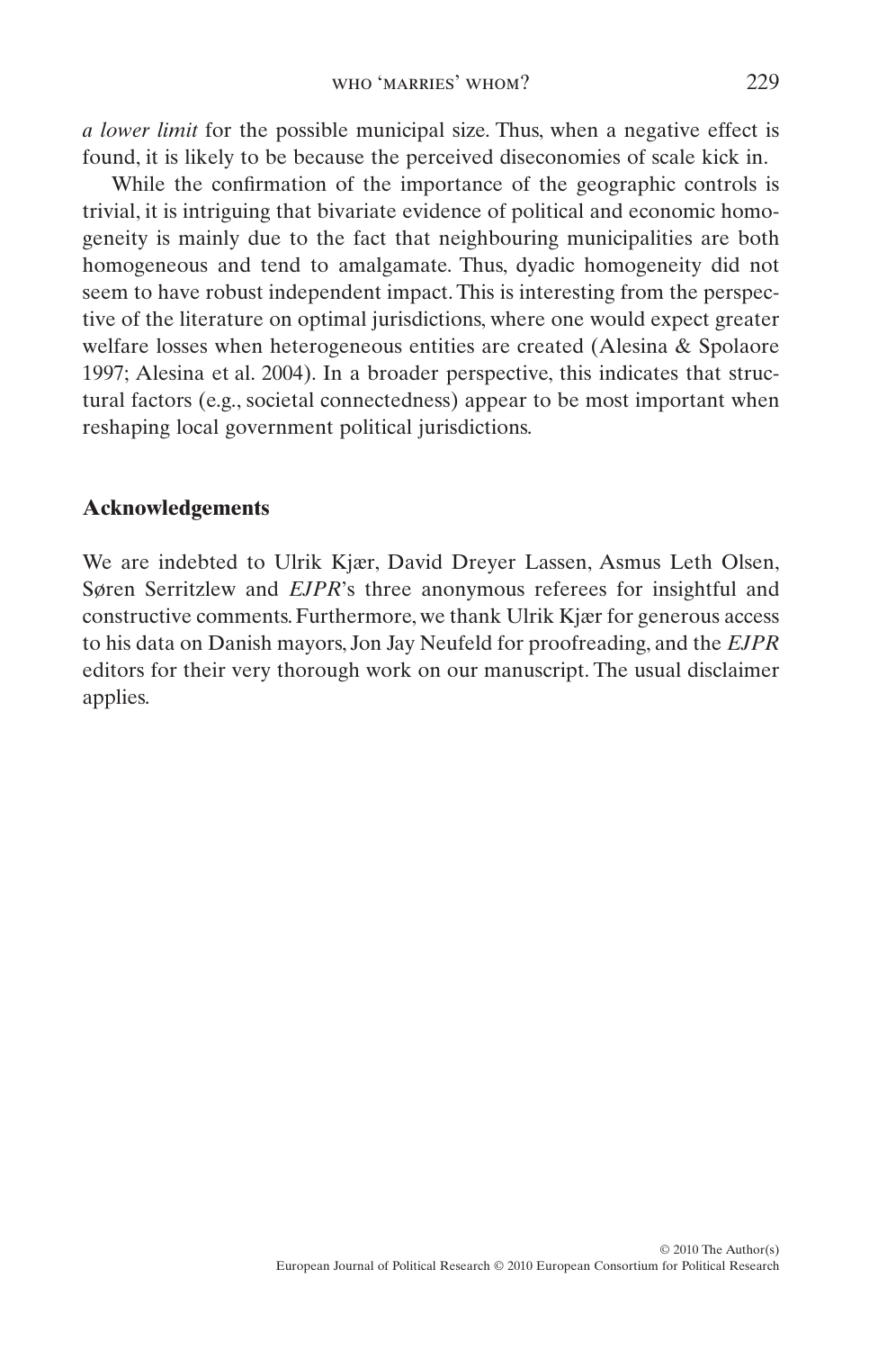## **Appendix**

|                                                         | Model A1       | Model A <sub>2</sub> |
|---------------------------------------------------------|----------------|----------------------|
| Log (population size)                                   | $-1.86*(0.89)$ |                      |
| Population size 20,000+ dummy                           |                | $-4.64**$ (1.69)     |
| Population density (inhabitants/1,000 km <sup>2</sup> ) | $-8.96*(3.65)$ | $-13.2**$ (3.88)     |
| Island dummy                                            |                |                      |
| Taxation $(10,000 \text{ DKK})$                         | $-0.19(0.29)$  | 0.17(0.31)           |
| Expenditure $(10,000 \text{ DKK})$                      | 0.77(1.17)     | 0.57(1.09)           |
| Social index $(0-1)$                                    | 2.22(2.74)     | 5.16(2.82)           |
| Mayor (socialist = 1, other = 0)                        | $-1.43(0.93)$  | $-0.93(1.00)$        |
| Commuting                                               | 0.00(0.05)     | 0.03(0.04)           |
| Percentage of inhabitants with university education     | 0.19(0.11)     | 0.13(0.11)           |
| Constant                                                | 17.6(11.1)     | $-3.78(6.43)$        |
| N                                                       | 265            | 265                  |
| Log likelihood                                          | $-26.15$       | $-22.47$             |
| LR Chi <sup>2</sup>                                     | 117.8          | 125.1                |
| Pseudo $R^2$ (McFadden)                                 | 0.692          | 0.736                |

*Table A1.* Logistic regression predicting which municipalities amalgamated  $(N = 1)$  in 2004

Notes: The coefficients are unstandardised logistic coefficients. Standard errors in parentheses. \*\*\*  $p < 0.001$ ; \*\*  $0.001 < p < 0.01$ ; \*  $0.01 < p < 0.05$ . In both regressions, the island dummy dropped out along with three cases it predicted perfectly. Bornholm was excluded due to a prior amalgamation, and Copenhagen and Frederiksberg were dropped due to their special status as municipalities and counties.A shift in the population size dummy in column 2 from 0 to 1 corresponds to a change in predicted probability from 0.997 to 0.744. All data are census data from the Ministry of Interior and Health and Statistics Denmark.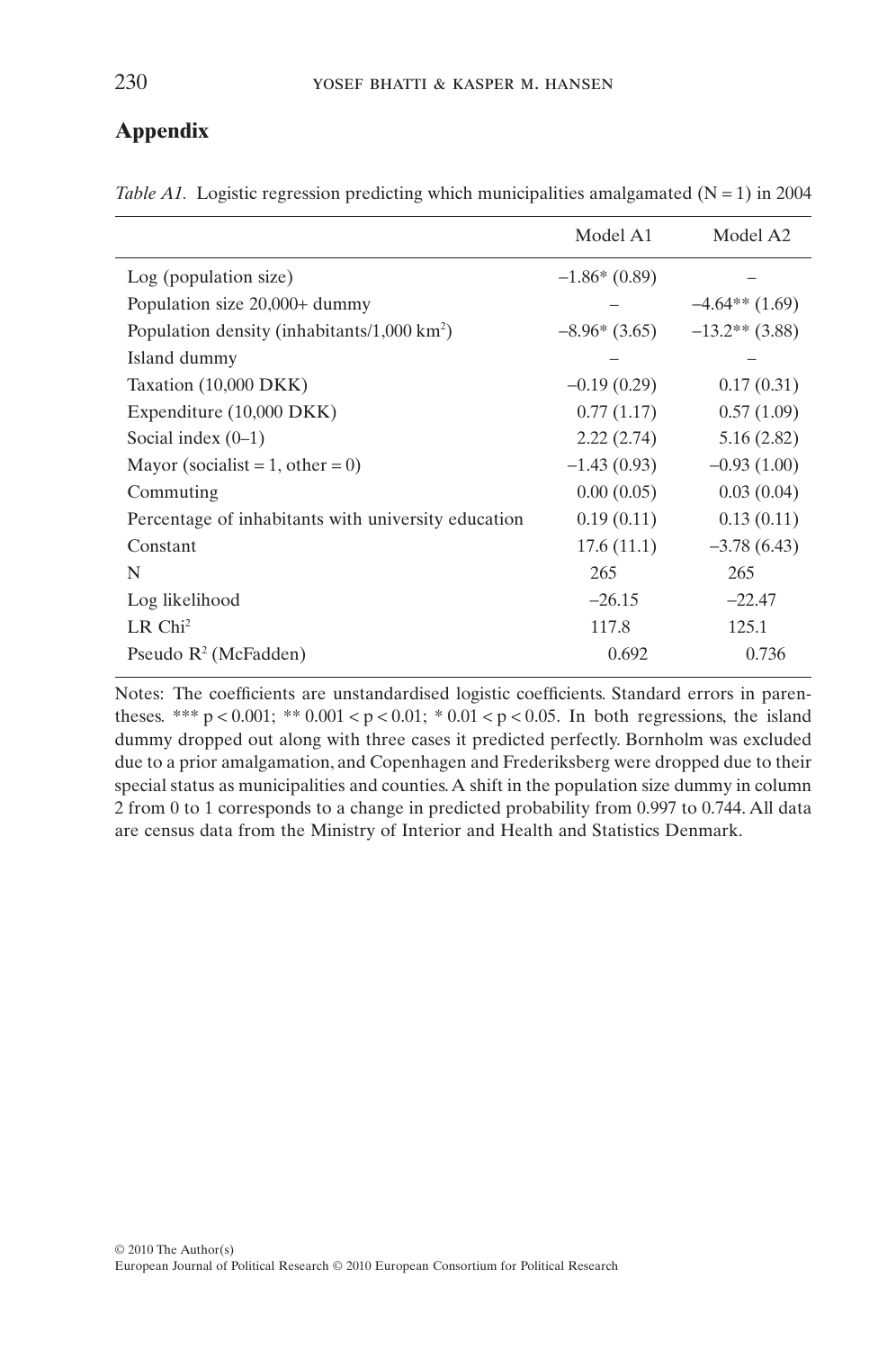| Variable name                                             | Variable coding                                                                                           | Variable<br>function    | Mean | Standard<br>deviation |
|-----------------------------------------------------------|-----------------------------------------------------------------------------------------------------------|-------------------------|------|-----------------------|
| Amalgamation                                              | $1 =$ the municipality<br>amalgamated<br>$0 =$ the municipality did<br>not amalgamate                     | Dependent<br>variable   | 0.88 | 0.32                  |
| Log (population<br>size)                                  | Natural logarithm of<br>population size                                                                   | Independent<br>variable | 9.43 | 0.80                  |
| Population size<br>20,000+ dummy                          | $1 =$ the municipality has<br>$20,000+$ inhabitants<br>$0 =$ the municipality has<br>0-20,000 inhabitants | Independent<br>variable | 0.23 | 0.42                  |
| Population density                                        | Inhabitants/1,000 $km^2$                                                                                  | Independent<br>variable | 0.27 | 0.81                  |
| Island                                                    | $1 =$ the municipality is an<br>island<br>$0 =$ the municipality is<br>not an island                      | Independent<br>variable | 0.01 | 0.12                  |
| Taxation                                                  | Taxation foundation per<br>capita before<br>governmental<br>redistribution in 10,000<br><b>DKK</b>        | Independent<br>variable | 12.9 | 2.42                  |
| Expenditures                                              | Gross expend. per capita<br>in 10,000 DKK                                                                 | Independent<br>variable | 4.89 | 0.54                  |
| Social index                                              | Summary index<br>calculated on a wide<br>range of socio-<br>economic criteria                             | Independent<br>variable | 0.82 | 0.25                  |
| Mayor                                                     | $1 = SD$ or SPP mayor<br>$0 =$ other party mayor                                                          | Independent<br>variable | 0.32 | 0.47                  |
| Commuting                                                 | Average of commuting in<br>and commuting out<br>percentages                                               | Independent<br>variable | 46.5 | 13.5                  |
| Percentage of<br>inhabitants with<br>university education | Percentage of inhabitants<br>with a university<br>education                                               | Independent<br>variable | 16.4 | 5.86                  |

*Table A2.* Variables and descriptive statistics for the analysis of the amalgamation of individual municipalities (Table A1)

Notes: SD = Social Democrats, SPP = Socialist People's Party.All data are census data from the Ministry of Interior Health and Statistics Denmark.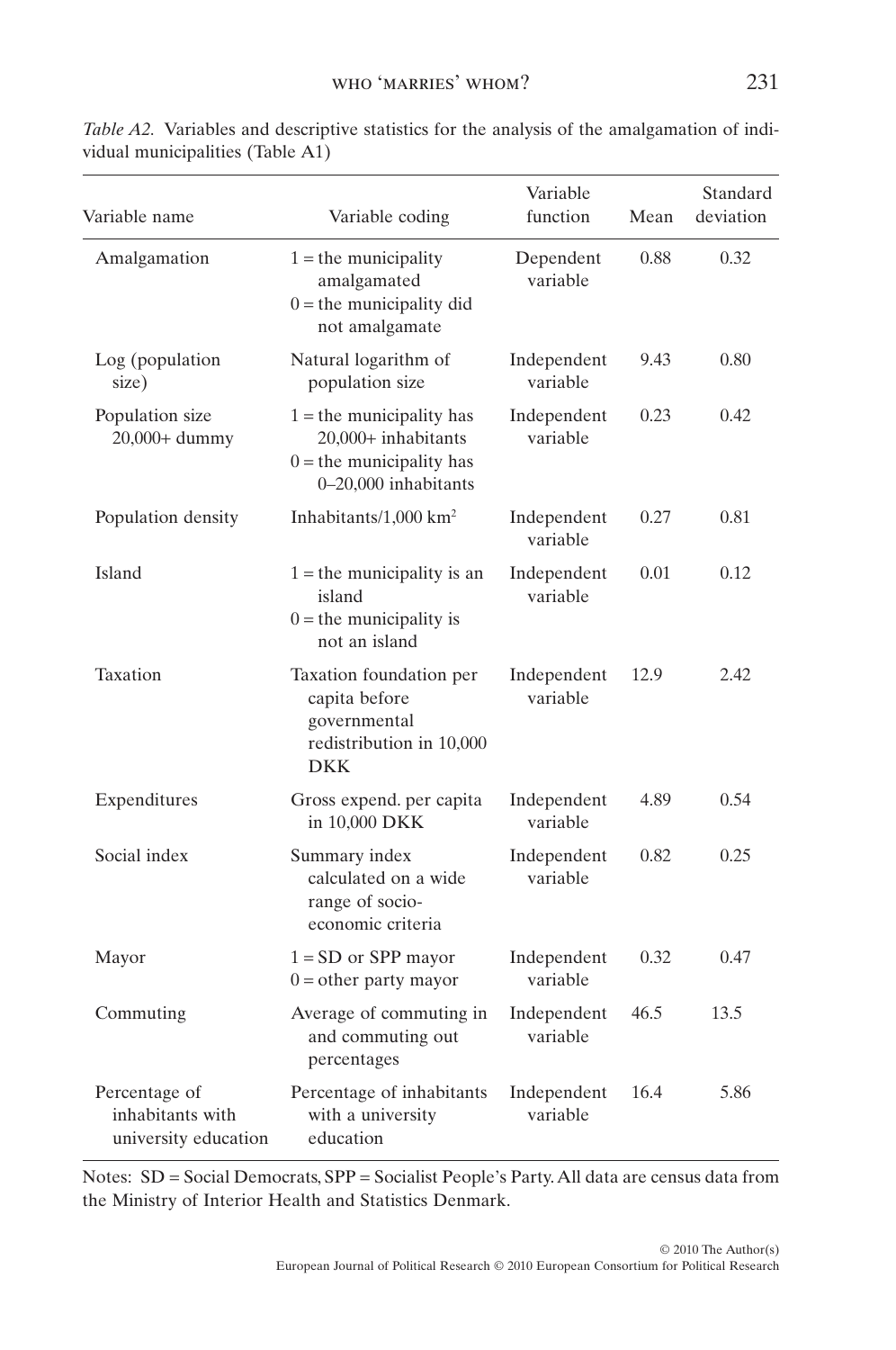|                                                          |         |         |         |         |         | (11) (2) (3) (4) (5) (6) (8) (9) (11) (11) |         |         |         |      |                                                                                                                                                                                                                                                                                                                                                                                  |
|----------------------------------------------------------|---------|---------|---------|---------|---------|--------------------------------------------|---------|---------|---------|------|----------------------------------------------------------------------------------------------------------------------------------------------------------------------------------------------------------------------------------------------------------------------------------------------------------------------------------------------------------------------------------|
| Amalgamation (1)                                         |         |         |         |         |         |                                            |         |         |         |      |                                                                                                                                                                                                                                                                                                                                                                                  |
| Log (population size) (2)                                | $-0.45$ | l       |         |         |         |                                            |         |         |         |      |                                                                                                                                                                                                                                                                                                                                                                                  |
| Population size 20,000+ dummy (3)                        | $-0.50$ | 0.80    |         |         |         |                                            |         |         |         |      |                                                                                                                                                                                                                                                                                                                                                                                  |
| $\bigoplus$<br>Population density                        | $-0.51$ | 0.46    | 0.51    |         |         |                                            |         |         |         |      |                                                                                                                                                                                                                                                                                                                                                                                  |
| Island $(5)$                                             | $-0.33$ | $-0.11$ | $-0.06$ | $-0.03$ |         |                                            |         |         |         |      |                                                                                                                                                                                                                                                                                                                                                                                  |
| Taxation (6)                                             | $-0.39$ | 0.38    | 0.37    | 0.38    | $-0.03$ |                                            |         |         |         |      |                                                                                                                                                                                                                                                                                                                                                                                  |
| Expenditures (7)                                         | $-0.26$ | 0.26    | 0.36    | 0.10    | 0.10    | 0.00                                       |         |         |         |      |                                                                                                                                                                                                                                                                                                                                                                                  |
| Social index (8)                                         | $-0.28$ | 0.50    | 0.54    | 0.20    | 0.03    | 0.01                                       | 0.79    |         |         |      |                                                                                                                                                                                                                                                                                                                                                                                  |
| Mayor (9)                                                | $-0.17$ | 0.25    | 0.31    | 0.11    | $-0.08$ | $-0.07$                                    | 0.30    | 0.33    | I       |      |                                                                                                                                                                                                                                                                                                                                                                                  |
| Commuting (10)                                           | $-0.22$ | $-0.04$ | 0.02    | 0.34    | $-0.29$ | 0.50                                       | $-0.11$ | $-0.14$ | 0.01    |      |                                                                                                                                                                                                                                                                                                                                                                                  |
| Percentage of inhabitants with university education (11) | $-0.31$ | 0.45    | 0.37    | 0.39    | 0.06    | 0.77                                       | 0.03    | 0.10    | $-0.03$ | 0.30 | $\begin{array}{c} \rule{0pt}{2.5ex} \rule{0pt}{2.5ex} \rule{0pt}{2.5ex} \rule{0pt}{2.5ex} \rule{0pt}{2.5ex} \rule{0pt}{2.5ex} \rule{0pt}{2.5ex} \rule{0pt}{2.5ex} \rule{0pt}{2.5ex} \rule{0pt}{2.5ex} \rule{0pt}{2.5ex} \rule{0pt}{2.5ex} \rule{0pt}{2.5ex} \rule{0pt}{2.5ex} \rule{0pt}{2.5ex} \rule{0pt}{2.5ex} \rule{0pt}{2.5ex} \rule{0pt}{2.5ex} \rule{0pt}{2.5ex} \rule{0$ |
|                                                          |         |         |         |         |         |                                            |         |         |         |      |                                                                                                                                                                                                                                                                                                                                                                                  |

© 2010 The Author(s)

European Journal of Political Research © 2010 European Consortium for Political Research

Note: The coefficients are pairwise correlations. Note: The coefficients are pairwise correlations.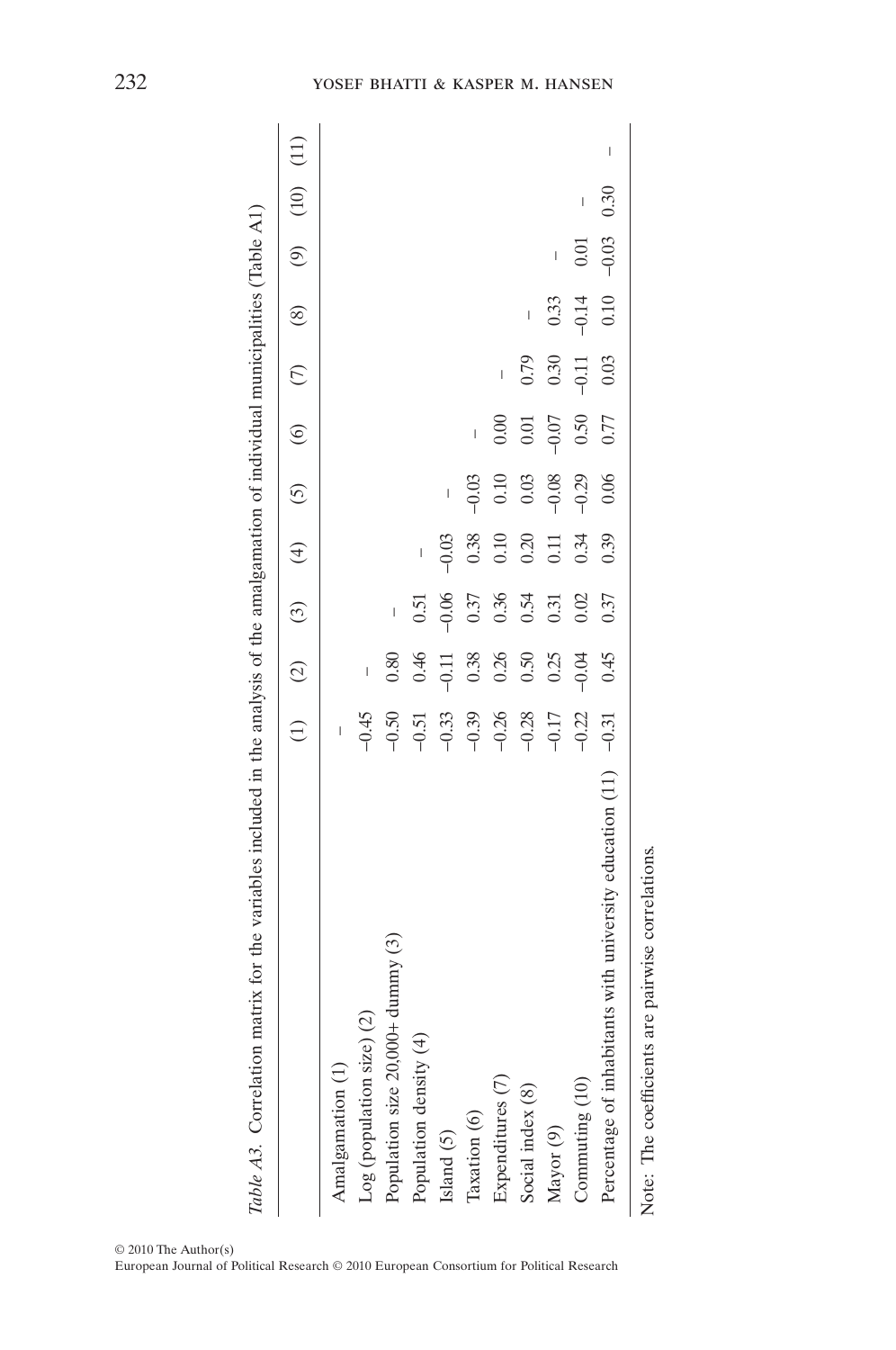| Variable                                            | Variable coding                                                                                                                                                                                                                                | Variable<br>function  | Mean | Standard<br>deviation |
|-----------------------------------------------------|------------------------------------------------------------------------------------------------------------------------------------------------------------------------------------------------------------------------------------------------|-----------------------|------|-----------------------|
| Amalgamation                                        | $1 =$ the dyad amalgamated<br>$0 =$ the dyad did not<br>amalgamate                                                                                                                                                                             | Dependent<br>variable | 0.01 | 0.10                  |
| Commuting                                           | For each municipality the<br>share of its working<br>inhabitants that commute<br>to the other municipality in<br>the dyad is found. Then the<br>average of the two shares<br>is found. The variable can<br>in theory range between 0<br>and 1. | H1                    | 0.00 | 0.01                  |
| Diff. national<br>election left<br>party vote prop. | The abs. diff. in the prop.<br>votes for left parties at the<br>national election in the<br>dyad                                                                                                                                               | H <sub>2</sub>        | 0.07 | 0.06                  |
| Diff. in mayor                                      | $1 = other-SD/SPP$ or<br>SD/SPP-other mayor<br>$0 = SD/SPP-SD/SPP$ or<br>other-other mayor                                                                                                                                                     | H <sub>2</sub>        | 0.43 | 0.50                  |
| Diff. in taxation<br>level                          | The abs. diff. in taxation level<br>(i.e., tax levels) in the dyad                                                                                                                                                                             | H <sub>2</sub>        | 1.16 | 0.91                  |
|                                                     | Diff. in service level The abs. diff. in municipal<br>service levels in the dyad                                                                                                                                                               | H <sub>2</sub>        | 0.07 | 0.06                  |
| Diff. in taxation                                   | The abs. diff. in taxation<br>foundation in the dyad<br>before governmental<br>redistricting (in 10,000<br>DKK)                                                                                                                                | H3                    | 2.13 | 2.66                  |
| Diff. in<br>expenditures                            | The abs. diff. in gross<br>expenditures in the dyad<br>(in 10,000 DKK)                                                                                                                                                                         | H <sub>3</sub>        | 0.58 | 0.49                  |
| Diff. in long-term<br>debt                          | The abs. diff. in long-term<br>debt in the dyad (in 10,000<br>DKK                                                                                                                                                                              | H3                    | 0.53 | 0.49                  |
| Diff. in social index                               | The abs. diff. in the<br>government-issued social<br>index in the dyad                                                                                                                                                                         | Η3                    | 0.27 | 0.23                  |

*Table A4.* Variables and descriptive statistics for the analysis of the amalgamation of municipal dyads (Table 4)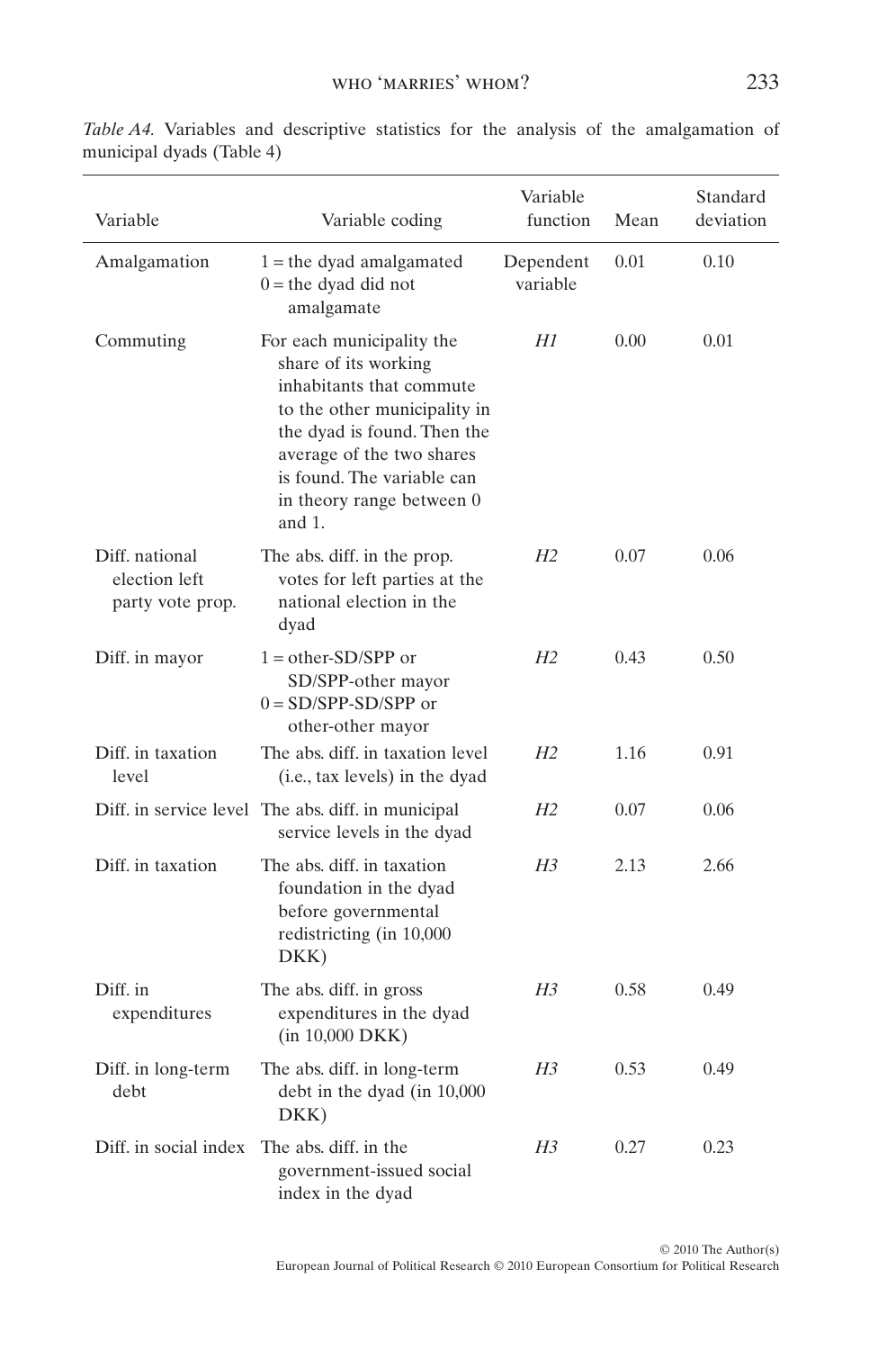| Variable                               | Variable coding                                                                                                          | Variable<br>function | Mean | Standard<br>deviation |
|----------------------------------------|--------------------------------------------------------------------------------------------------------------------------|----------------------|------|-----------------------|
| Total population<br>size               | The total population size of<br>the dyad (in $10,000 s$ )                                                                | H4                   | 3.55 | 3.63                  |
| Diff. in population<br>size            | The abs. diff. in population<br>size in the dyad (in<br>10,000 s                                                         | Control              | 1.70 | 3.22                  |
| Diff. in population<br>density         | The abs. diff. in population<br>density in the dyad (in<br>inhabitants/ $1,000 \text{ km}^2$ )                           | Control              | 0.03 | 0.05                  |
| Neighbour<br>dummy                     | $1 =$ the two municipalities are<br>neighbours<br>$0 =$ the municipalities are not<br>neighbours                         | Control              | 0.02 | 0.13                  |
| Neighbour's<br>neighbour<br>dummy      | $1 =$ the two municipalities are<br>neighbour's neighbours<br>$0 =$ the municipalities are not<br>neighbour's neighbours | Control              | 0.03 | 0.17                  |
| Number of<br>neighbours                | The total number of<br>neighbours for the two<br>municipalities in the dyad                                              | Control              | 9.04 | 2.45                  |
| Number of<br>neighbour's<br>neighbours | The total number of<br>neighbour's neighbours of<br>the two municipalities in<br>the dyad                                | Control              | 15.9 | 4.92                  |
| Number of<br>amalgamations             | Total number of<br>amalgamations in which the<br>two municipalities engage                                               | Control              | 3.76 | 1.56                  |

Note: SD = Social Democrats, SPP = Socialist People's Party.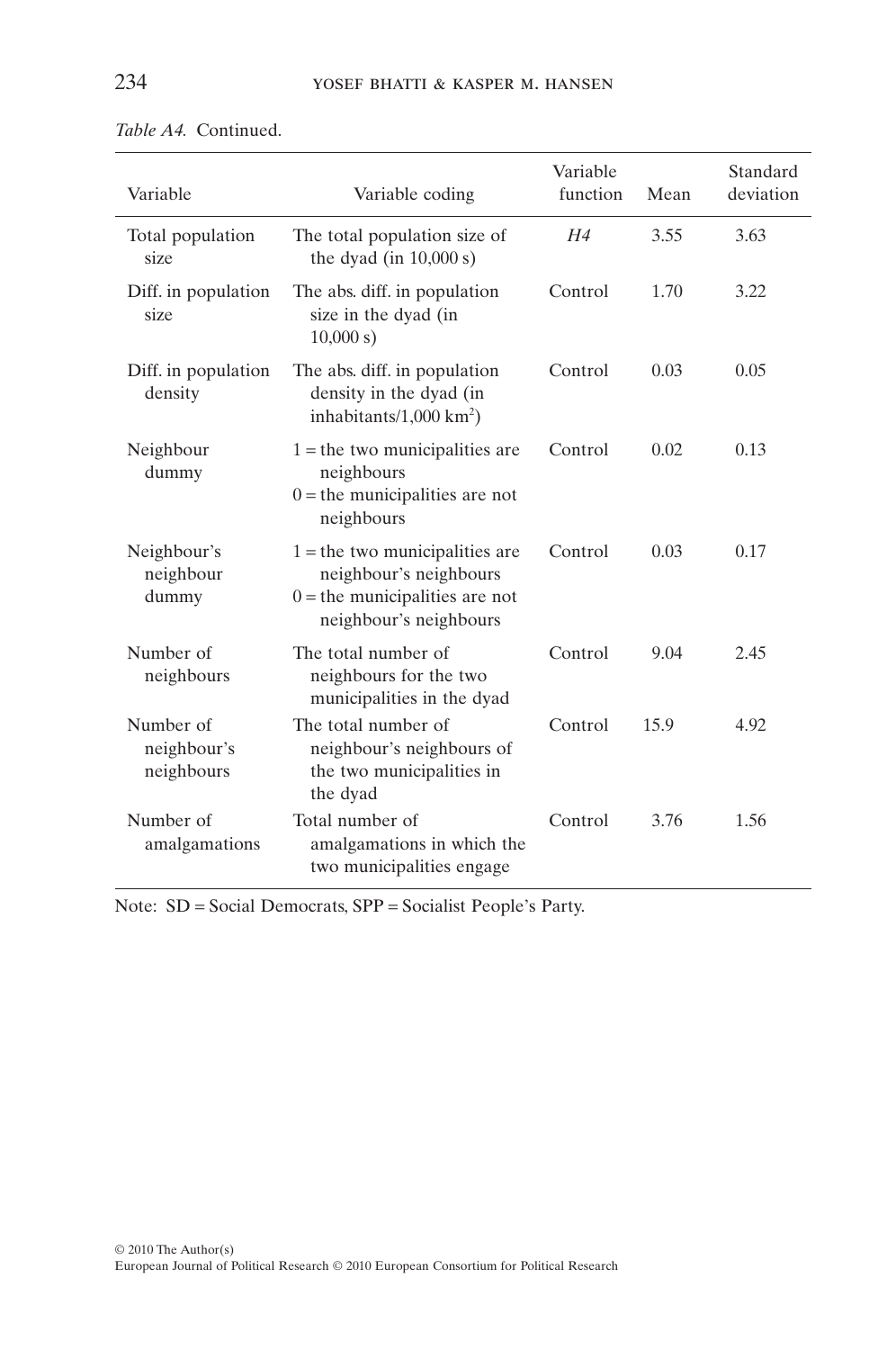| Table A5. Correlation matrix for the variables included in the analysis of the amalgamation of municipal dyads (Table 5) |         |                   |         |               |         |                |            |         |                |                 |                   |           |         |         |       |      |              |                                |
|--------------------------------------------------------------------------------------------------------------------------|---------|-------------------|---------|---------------|---------|----------------|------------|---------|----------------|-----------------|-------------------|-----------|---------|---------|-------|------|--------------|--------------------------------|
|                                                                                                                          | Ξ       | $\widehat{\circ}$ | ි       | $\widehat{E}$ | 6       | $\circledcirc$ | $\epsilon$ | ඔ       | $\circledcirc$ | $\widehat{\Xi}$ | $\left(11\right)$ | (12)      | (13)    | (14)    | (15)  | (16) | (18)<br>(17) |                                |
| Amalgamation (1)                                                                                                         | I       |                   |         |               |         |                |            |         |                |                 |                   |           |         |         |       |      |              |                                |
| Commuting $\left( 2\right)$                                                                                              | 0.52    | I                 |         |               |         |                |            |         |                |                 |                   |           |         |         |       |      |              |                                |
| Diff. national election left party vote (3)                                                                              | $-0.04$ | $-0.02$           | I       |               |         |                |            |         |                |                 |                   |           |         |         |       |      |              |                                |
| Diff. in mayor (4)                                                                                                       | $-0.00$ | 0.01              | 0.18    |               |         |                |            |         |                |                 |                   |           |         |         |       |      |              |                                |
| Diff. in taxation level (5)                                                                                              | $-0.04$ | $-0.04$           | 0.14    | $-0.01$       | L       |                |            |         |                |                 |                   |           |         |         |       |      |              |                                |
| Diff. in service level (6)                                                                                               | $-0.03$ | $-0.03$           | 0.06    | 0.03          | 0.19    | I              |            |         |                |                 |                   |           |         |         |       |      |              |                                |
| Diff. in taxation $(7)$                                                                                                  | $-0.04$ | $-0.04$           | 0.05    | $-0.06$       | 0.29    | 0.06           | I          |         |                |                 |                   |           |         |         |       |      |              |                                |
| $\rm{Diff.}$ in expenditures $(8)$                                                                                       | $-0.03$ | 0.02              | 0.34    | 0.12          | 0.23    | 0.30           | $-0.01$    | I       |                |                 |                   |           |         |         |       |      |              |                                |
| Diff. in long-term debt $(9)$                                                                                            | $-0.01$ | $-0.02$           | 0.07    | $-0.00$       | 0.15    | 0.18           | 0.04       | 0.21    |                |                 |                   |           |         |         |       |      |              |                                |
| Diff. in social index (10)                                                                                               | $-0.02$ | 0.06              | 0.37    | 0.14          | 0.09    | 0.08           | $-0.03$    | 0.63    | 0.15           | Ï               |                   |           |         |         |       |      |              |                                |
| Total population size (11)                                                                                               | $-0.02$ | 0.15              | 0.12    | 0.08          | $-0.03$ | 0.02           | 0.11       | 0.17    | $-0.06$        | 0.29            |                   |           |         |         |       |      |              |                                |
| Diff. in population size (12)                                                                                            | $-0.02$ | 0.15              | 0.13    | 0.07          | $-0.03$ | 0.02           | 0.07       | 0.18    | $-0.04$        | 0.30            | 0.94              |           |         |         |       |      |              |                                |
| Diff. in population density (13)                                                                                         | $-0.04$ | $-0.01$           | 0.23    | 0.10          | 0.10    | 0.20           | 0.42       | 0.20    | 0.02           | 0.19            | 0.29              | 0.25      | I       |         |       |      |              |                                |
| Neighbour dummy (14)                                                                                                     | 0.53    | 0.68              | $-0.04$ | $-0.01$       | $-0.05$ | $-0.04$        | $-0.05$    | $-0.03$ | $-0.02$        | $-0.02$         | 0.02              | 0.01      | $-0.04$ | I       |       |      |              |                                |
| Neighbour's neighbour dummy (15)                                                                                         | 0.16    | 0.18              | $-0.05$ | $-0.01$       | $-0.05$ | $-0.04$        | $-0.06$    | $-0.05$ | $-0.01$        | $-0.03$         | 0.01              | $_{0.00}$ | $-0.04$ | $-0.02$ |       |      |              |                                |
| Number of neighbours (16)                                                                                                | 0.01    | 0.05              | 0.10    | $-0.03$       | $-0.15$ | $-0.06$        | $-0.08$    | $-0.03$ | $-0.14$        | 0.03            | 0.22              | 0.18      | $-0.02$ | 0.07    | 0.08  | Ï    |              |                                |
| Number of neighbour's neighbours (17)                                                                                    | $-0.10$ | 0.02              | 0.07    | $-0.05$       | $-0.14$ | $-0.03$        | $-0.04$    | $-0.11$ | $-0.09$        | $-0.04$         | 0.09              | 0.06      | $-0.04$ | 0.05    | $\Xi$ | 0.72 | I            |                                |
| Number of amalgamations (18)                                                                                             | 0.07    | $-0.01$           | $-0.02$ | $-0.06$       | $-0.05$ | $-0.15$        | $-0.29$    | $-0.08$ | $-0.04$        | 0.00            | $-0.19$           | $-0.15$   | $-0.39$ | 0.02    | 0.01  | 0.27 | 0.04         | $\begin{array}{c} \end{array}$ |
| Note: The coefficients are pairwise Pearson correlations.                                                                |         |                   |         |               |         |                |            |         |                |                 |                   |           |         |         |       |      |              |                                |

European Journal of Political Research © 2010 European Consortium for Political Research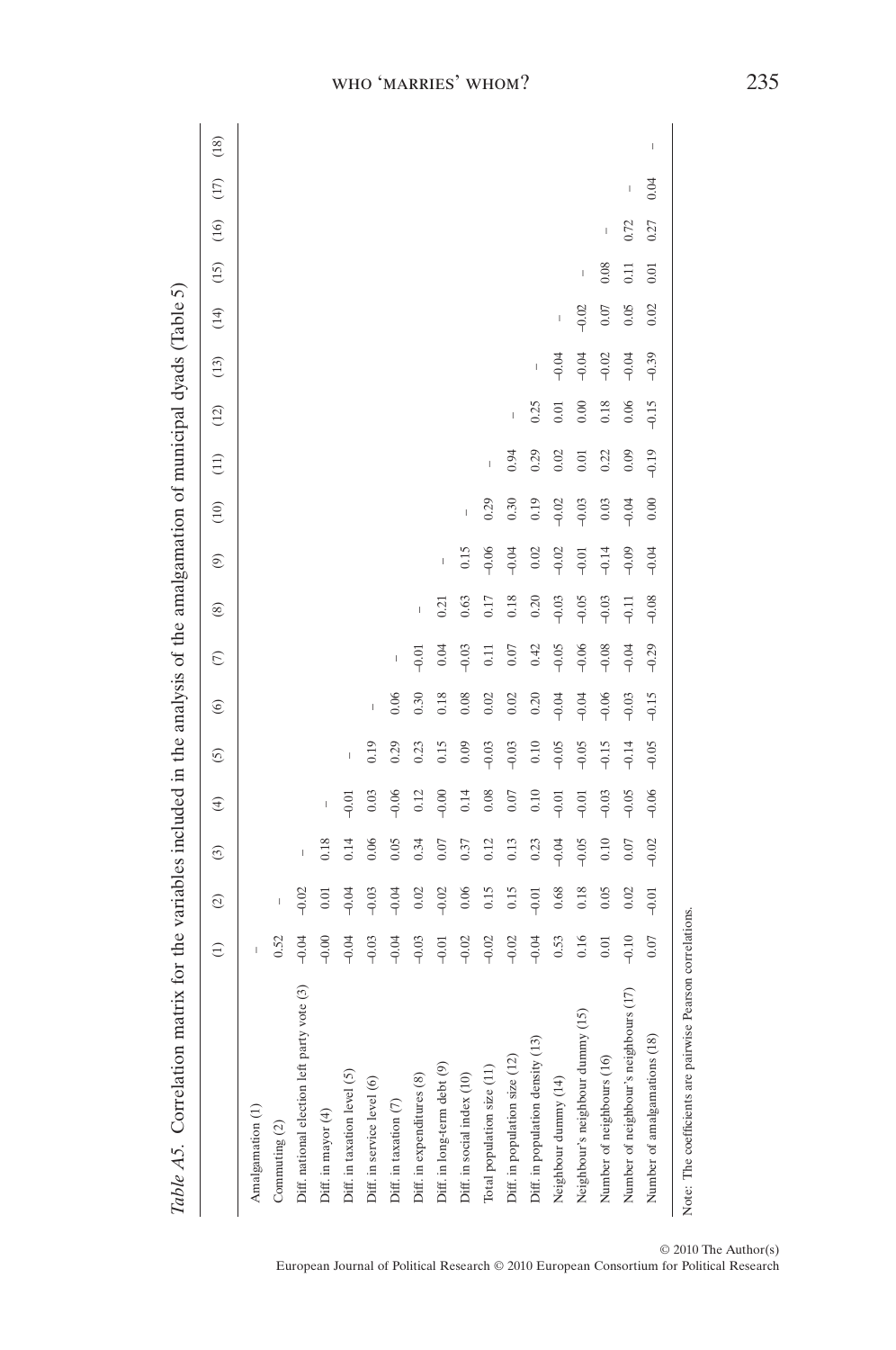### **Notes**

- 1. The island municipality of Bornholm is excluded due to a prior amalgamation in 2003, where the five municipalities on the Baltic island merged to form a single municipality. Copenhagen and Frederiksberg are omitted due to their dual status as municipalities and counties (which occasionally results in a lack of comparative data). None of the three municipalities amalgamated, and including them in the analysis produces substantively identical results to those found in Tables 1–4.
- 2. A drawback of this solution is that the results may be sensitive to misspecification of the geographic controls. One intriguing alternative strategy would be to analyse how municipalities join clusters of partners rather than analysing two-by-two dyads. This strategy would completely eliminate the trade-off between the loss of generality and the risk of misspecification due to geography. Although this is an intriguing option, the current analytical strategy is chosen for two main reasons. First, the cluster strategy is in practice impossible to operationalise empirically because one cannot objectively identify which clusters are given since in most cases all the partners involved announced their amalgamation simultaneously. Second, it will turn out that omitted geographic controls do not seem to be what drive the results of this article since the eventual results are similar to a situation where irrelevant geographic variation is eliminated by case selection.
- 3. We also experimented with taking the percentage difference between the highest value in the dyad and the lowest value in the dyad. The results for the absolute difference and the percentage difference were substantively identical.
- 4. The financial well-being of the post-reform municipality should be in the interest of rational local officials (and not only the citizens) for at least two reasons. First, obtaining a bad deal could increase the likelihood of electoral defeat (due to bad perceived performance). Second, even if elected in the new municipality, governing parties with a bad amalgamation deal would have to initiate service cutbacks or tax increases for their old constituency, which likely would cause decline in approval among their core constituency.
- 5. The social index is a summary measure describing the municipalities' relative expenditure needs due to a range of socio-economic variables: the number of children living with single parents; the number of adults without employment; the number of foreigners from Third World countries; the number of older/outdated housing units; and the number of inhabitants in social ghettos. An index value above 1 indicates an above average level of 'demanding'/expensive clients, whereas a value below 1 indicates relatively few weak clients (Ministry of the Interior and Health 2008).
- 6. Detailed tables for all robustness tests reported are available from the authors upon request.
- 7. Note the results are *not* likely to be a reflection of the fact that larger municipalities may attract more labour from other entities. First, population size is thoroughly controlled in the model. Second, the population size variables are (partially) negatively correlated with the dependent variable and positively correlated with commuting so any eventual omitted population-size-related variance is not likely to explain the large positive effects for commuting. Third, as a robustness test, an indicator for labour opportunities and a rank ordering of neighbouring municipalities by population size was experimented with. These could not account for the results on the commuting variable (the additional controls were insignificant and the commuting variable even increased slightly further in magnitude).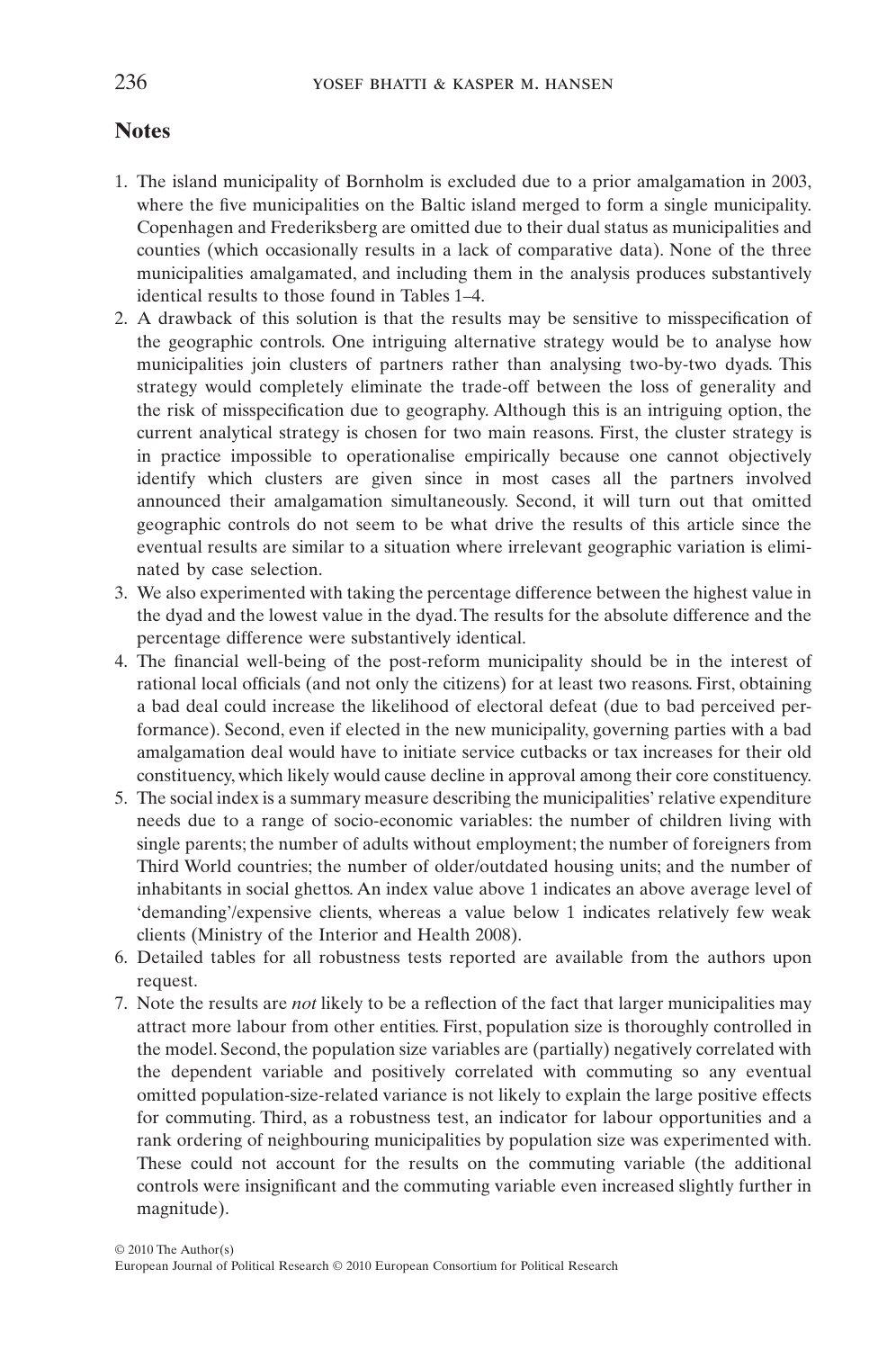# **References**

- Alesina, A. & Spolaore, E. (1997). On the number and size of nations. *Quarterly Journal of Economics* 112: 1027–1056.
- Alesina, A., Baqir, R. & Hoxby, C. (2004). Political jurisdictions in heterogeneous communities. *Journal of Political Economy* 112: 348–396.
- Ansolabehere, S., Gerber, A. & Snyder, J. (2002). Equal votes, equal money: Court-ordered redistricting and public expenditures in the American states. *American Political Science Review* 96: 767–777.
- Banzhaf, S. & Walsh, R.P. (2008). Do people vote with their feet? An empirical test of Tiebout's mechanism. *American Economic Review* 98: 843–863.
- Blom-Hansen, J., Monkerud, L.C. & Sorensen, R. (2006a). Do parties matter for local revenue policies? A comparison of Denmark and Norway. *European Journal of Political Research* 45: 445–465.
- Blom-Hansen, J., Elklit, J. & Serritzlew, S. (2006b). Den store kommunalreform og dens konsekvenser. In *Kommunalreformens konsekvenser*. Aarhus: Academica.
- Bolton, P. & Roland, G. (1997). The breakup of nations: A political economy analysis. *Quarterly Journal of Economics* 112: 1057–1090.
- Cain, B.E. (1985). Assessing the partisan effects of redistricting. *American Political Science Review* 79: 320–332.
- Christiansen, P.M. & Klitgaard, M.B. (2008). *Den utænkelige reform, strukturreformens tilblivelse 2002–2005*. Odense: University Press of Southern Denmark.
- Dahl, R. & Tufte, E. (1973). *Size and democracy*. Stanford, CA: Stanford University Press.
- Derksen, W. (1988). Municipal amalgamation and the doubtful relation between size and performance. *Local Government Studies* 14: 31–47.
- Desrochers, G. (1965). Economic advantages of municipal mergers. *Actualite Economique* 40: 816–823.
- Dollery, B., Byrnes, J. & Crase, L. (2007). Is bigger better? Local government amalgamation and the South Australian Rising to the Challenge Inquiry. *Economic Analysis & Policy* 37: 1–14.
- Dollery, B., Byrnes, J. & Crase, L. (2008). Structural reform in Australian local government. *Australian Journal of Political Science* 43: 333–339.
- Erikson, R.S. & Wright, G.C. (2000). Representation of constituency ideology in Congress. In C. Brady & M. Fiorina (eds), *Continuity and change in House elections*. Stanford, CA: Stanford University Press.
- Feiock, R.C. (2007). Rational choice and regional governance. *Journal of Urban Affairs* 29: 47–63.
- Fisher, R.C. & Wassmer, R.W. (1998). Economic influences on the structure of local government in US metropolitan areas. *Journal of Urban Economics* 43: 444–471.
- Fisman, R. et al. (2006). Gender differences in mate selection: Evidence from a speed dating experiment. *Quarterly Journal of Economics* 121: 673–697.
- Gelman, A. & King, G. (1994). Enhancing democracy through legislative redistricting. *American Political Science Review* 88: 541–559.
- Hansen, K.M. (2007). Kommunal identitet i en brydningstid. In R. Buch & J. Elklit (eds),*Nye Kommunalvalg? Kontinuitet og forandring ved valget i 2005*. Odense: University Press of Southern Denmark.
- King, G. & Zeng, L.C. (2001). Explaining rare events in international relations.*International Organization* 55: 693–715.